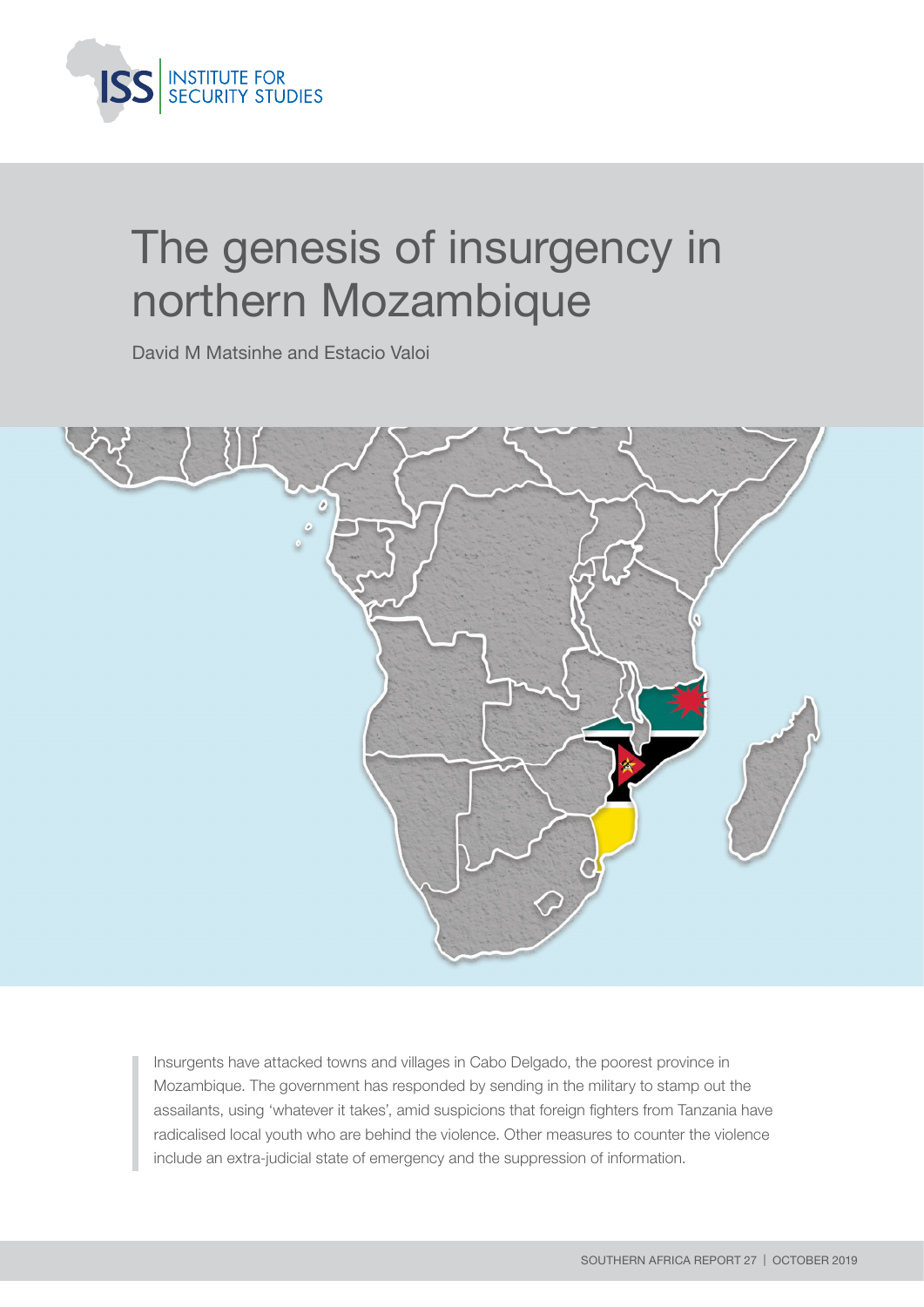#### Key findings

- Extremists are laying waste to villages in Cabo Delgado, the poorest province in Mozambique.
- They appear to consist of local youth who have devised a deviant form of Islam, to the distress of local imams, who have denounced it and ejected the youth from local mosques.
- The government, which had ignored signs of the growing radicalisation of Muslim youth in the villages, has responded with force, sending in the military to put down the uprising.
- The government has suspended human rights in the area and has taken steps to ensure that information does not leak out.

#### Recommendations

- The government should invest in infrastructure – roads, bridges, telecommunications and transportation – in Cabo Delgado, so that its people can become integrated with the rest of the country.
- The government should make extensive investment in education in the province and diversify its economy, to lessen the economic, social and political exclusion of large numbers of young people.
- The government should consider the economic, social and cultural rights of local communities when transferring land tenure to mining companies.
- Both insurgents and villagers, fighting back, have escalated the level of violence, with beheadings and torture not uncommon.
- The province shares a border with Tanzania, and villagers claim that Tanzanian members of the terror group al-Shabaab have crossed the border to radicalise Mozambican youth.
- The region is fertile ground for radicalisation, with high unemployment, low literacy rates and few if any services in this forgotten province. Youth claim that the few jobs in the growing oil and natural gas extraction industry are going to people from other provinces and, especially, to men from Maputo.
- The president must declare an official state of emergency and the government must investigate allegations of human rights violations.
- The government should lift its illegal ban on movements of journalists, researchers and civil society representatives.
- The Southern African Development Community, East African Community and African Union, working together, should develop and implement a policy for the prevention of extremist violence in the region.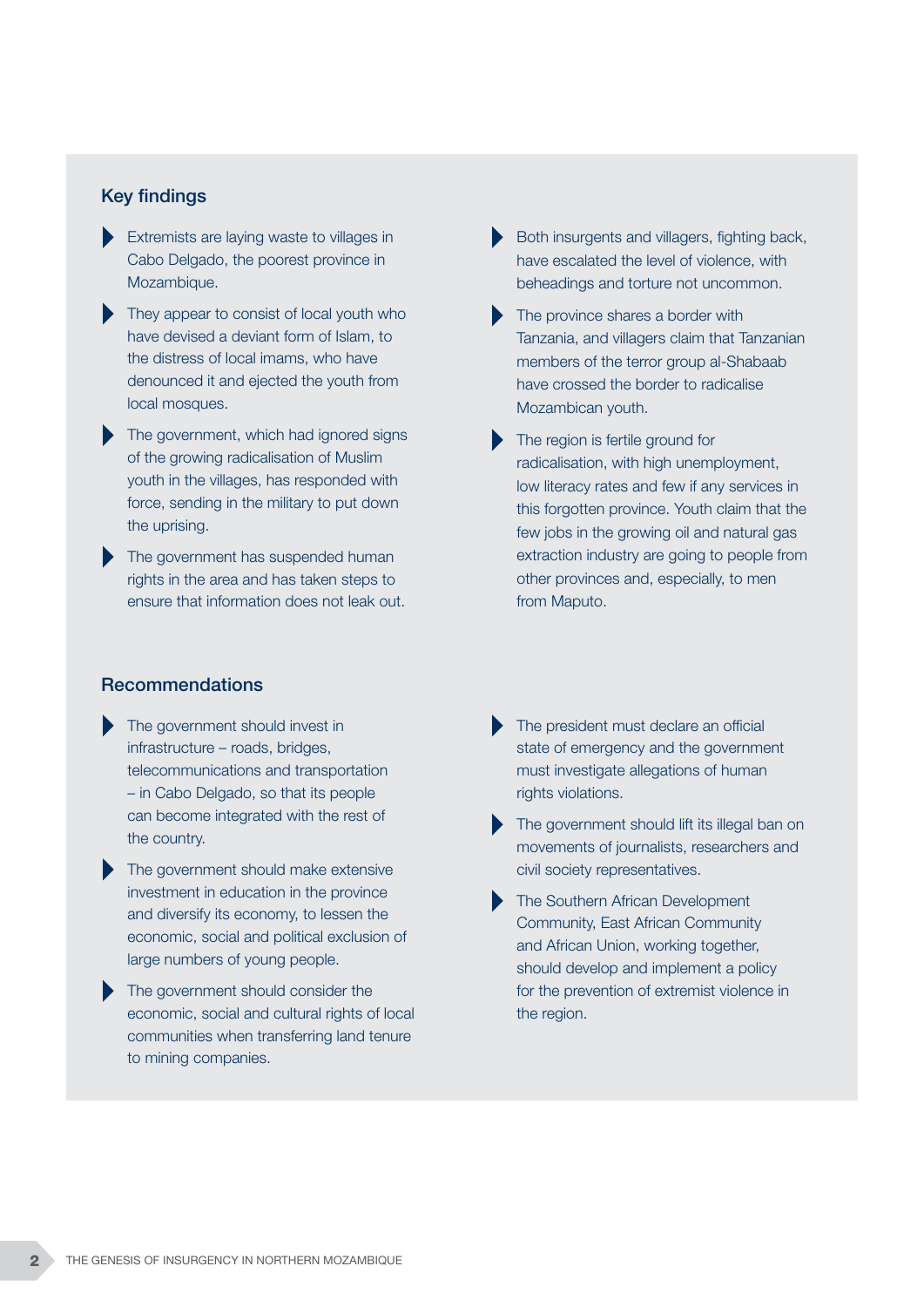#### Introduction

On 5 October 2017,<sup>1</sup> assailants armed with machetes and machine guns began a two-day attack on police stations and other government buildings in the town of Mocímboa da Praia, in the north of Cabo Delgado province. The ordeal claimed the lives of 17 people, of whom two were police officers, 14 were members of the attacking group, and one was a civilian.<sup>2</sup>

The Mozambican authorities, who had ignored warning signs from locals, scrambled to regain control of the town, described the attack as an isolated incident and claimed to have everything under control. There followed a series of battles between government security forces and the insurgent groups. The government ordered the closure of three mosques it suspected of being radicalisation centres<sup>3</sup> in Pemba, the provincial capital, and by the end of November, the security forces had arrested more than 150 suspected extremists.

Although five days after the initial attack, police spokesperson Inacio Dina told the public that the attackers had been isolated and neutralised,<sup>4</sup> he went public weeks later with a different version. Dina told the nation that, on the 29 November, the violent group had vandalised houses, establishments, and a Christian church in the villages of Mitumbate and Makulo in Mocímboa da Praia. He claimed, however, that there was no link between the attacks  $5$ 

# From the beginning of the attacks till January 2019, over 150 people were killed and over 500 houses were burned

Estimates suggest that there were at least 18 reported terror attacks between October 2017 and December 2018 in the districts of Macomia, Momcimboa da Praia, Nangade, Quissanga and Palma. Other estimates indicate that from the beginning of the attacks till January 2019, more than 150 people were killed, and more than 500 houses were burned.<sup>6</sup> The National Human Rights Commission (CNDH) cautions that these numbers are underestimates, as the media is banned from the region and authorities also have little or no access to remote locations where more killings might be happening.<sup>7</sup> Human Rights Watch (HRW) estimates that, by December 2018, about 300 suspected extremists had been arrested by the defence and security forces; more than 400 houses had been burned; and about 10 000 people had been displaced and were receiving food aid from the World Food Programme (WFP).8

What are the economic, social and political conditions within which this unknown group of violent insurgents took control of a major town for two days, taking the government by surprise? How did it come to pass that, in a territory where the central authority enjoys a monopoly over the means of violence and taxation, such a group can pull off surprise attacks? What is the significance of these attacks in relation to the Mozambican state's ability to protect its territory and people from violent groups?

### The target is Cabo Delgado

Cabo Delgado is the northernmost province of Mozambique, bordering Tanzania in the north, Niassa province in the west, Nampula province in the south, and the Indian Ocean in the east. The province has 17 districts, namely: Ancuabe, Balama, Chiúre, Ibo, Macomia, Mecúfi, Meluco, Metuge, Mocímboa da Praia, Montepuez, Mueda, Muidumbe, Namuno, Nangade, Palma, Pemba and Quissanga (see Map 1).

Emakhuwa is the most widely spoken language with 67% of speakers, followed by Shimakonde with 22%, both spoken on the plateau, and Mwani, with 6% of speakers mostly on the coast. About 5% are Kiswahili speakers along the border with Tanzania and Ajawa speakers along the border with Niassa province. About 22% of Cabo Delgado's population also speaks Portuguese.

The attacks have targeted mainly five isolated districts – Mocímboa da Praia, Macomia, Nangade, Palma and Quissanga. These districts, except Nangade, are coastal areas overlooking the Mozambican Channel, and Macomia has a large plateau area that stretches into the interior. Although Mocímboa da Praia is the birthplace of this violent group, it was in Macomia that the group launched most of its attacks. It is noteworthy that in these districts, most of the population are Mwani and Makwe speakers who practice Islam.

#### Research methodology

Our analysis draws on our monitoring and documentation of the political situation in northern Mozambique since the beginning of the attacks in August 2017. We documented the attacks as they occurred throughout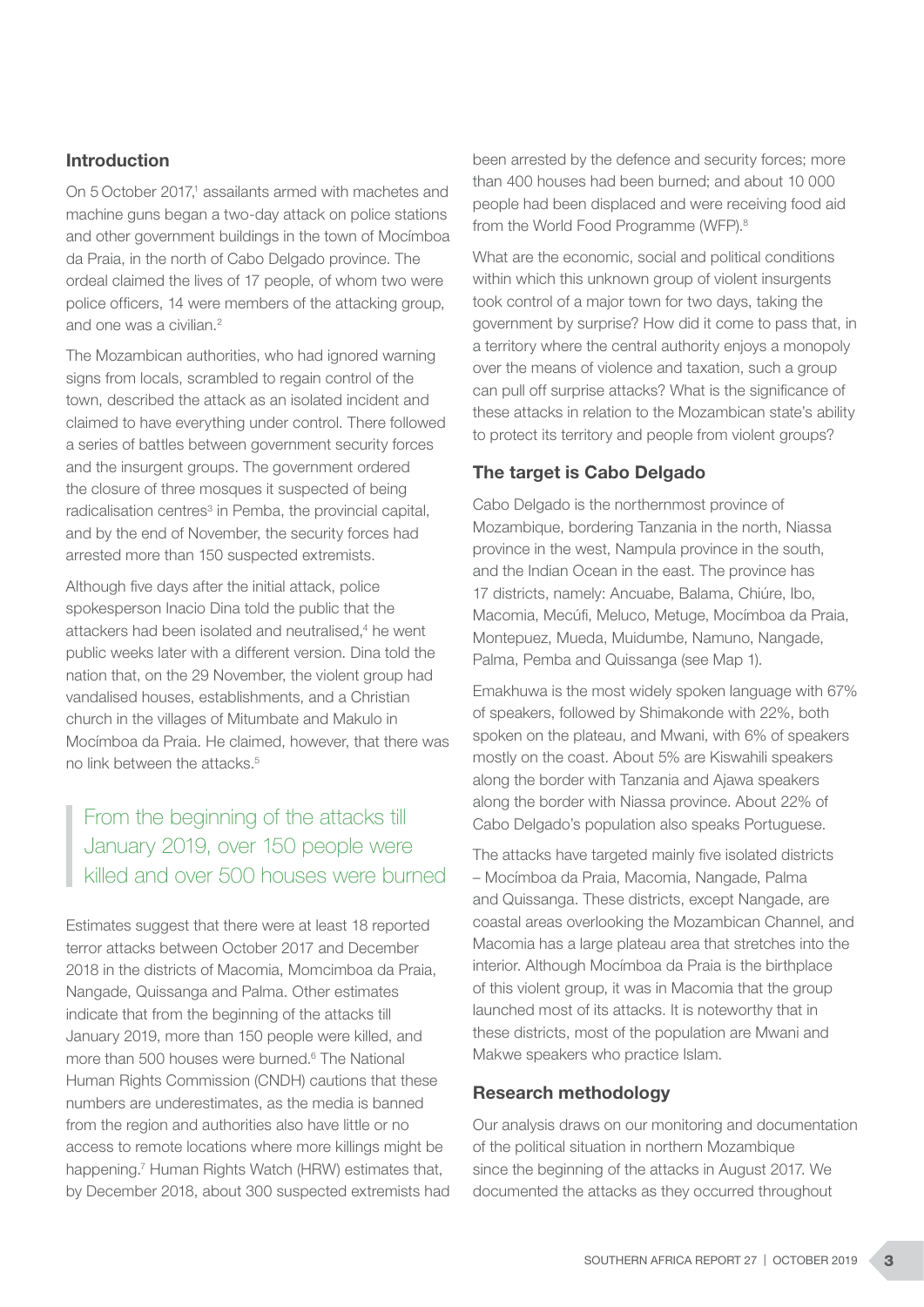

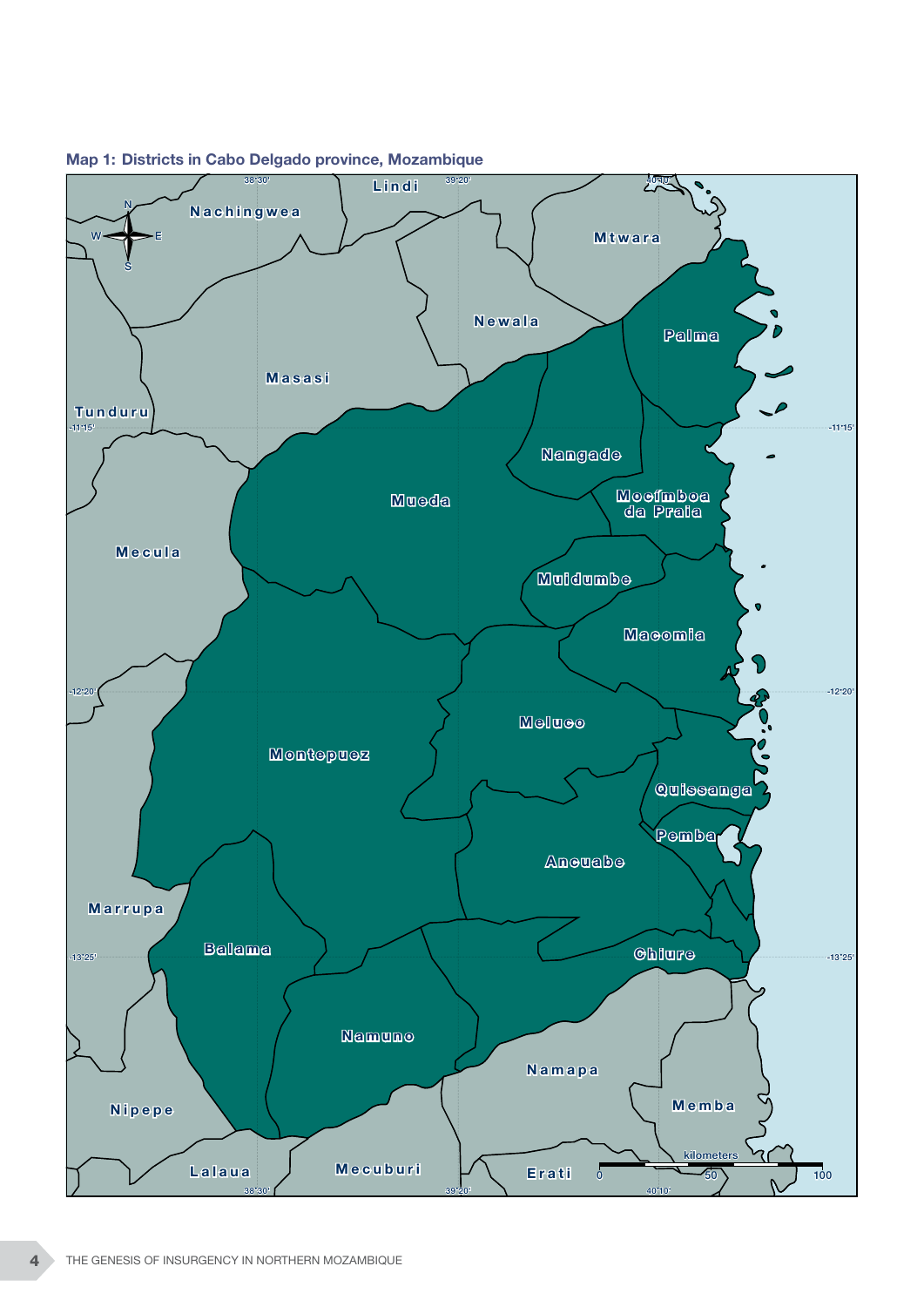the period up to the final iteration of the current report. Our fieldwork itinerary included four districts: Macomia, Mocímboa da Praia, Palma and Pemba. However, our itinerary was interrupted after we visited Pemba and Mocímboa da Praia.

The extremists attacked Chitolo village, in Mocímboa da Praia, twice – in the first attack, on 12 March 2018,<sup>9</sup> they killed one person, burned 50 houses and looted food and goods; in the second attack, on 29 July 2018, they killed one soldier and stole unspecified military equipment.<sup>10</sup> Chitolo residents confirmed this information during our interviews on 17 December 2018.

There was a military roadblock at the entrance to the road to Chitolo and initially, the soldiers refused to let us through. However, after negotiation, they agreed to let us proceed but their superiors assigned us a military escort. So we were forced to conduct interviews with the villagers under the escort of heavily armed members of the Mozambican Defense Force (FADM) who also took notes on our activities and photographed and recorded our movements and interactions with the villagers. For security reasons, in this report, we do not use the names of the people we interviewed.

When asked how safe and secure they felt, the villagers praised the soldiers for protecting them. At the same time, they said they could not venture out of the village because it was not safe. In terms of what the residents could and could not say to us, this was a limitation. However, it was also clear evidence of the heavy military presence in the village.

After our visit to Chitolo village we continued north towards Palma district. About 25km before the town of Palma, we were ambushed, captured and escorted back to Mocímboa da Praia in the company of heavily armed men and an armoured vehicle. We were taken to a military base in Quelimane village where we were held incommunicado for two days, heavily guarded by armed members of the FADM.

Our captivity proved to be a methodological blessing in disguise, for it exposed us to the social and political life of the conflict in that part of the country which we would have otherwise missed. The time we spent in captivity gave us additional insight into the crisis and how the military is dealing with it.

We made extensive use of secondary data analysis, drawing information from local media reports, partly to compensate for our interrupted itinerary. Credit is due to the local media for continuing to report as much as they have done despite the government's repressive stance against those who dare to cover the conflict.

#### Chronology of carnage

Contrary to popular opinion, which dates the first extremist attack to 5 October 2017 in Mocímboa, the first attack actually occurred in August in Mogovolas district, Nampula province.11 At the time, the state daily *Jornal Noticias* and the Portuguese version of the German *Deutsche Welle* reported that armed men wearing long robes made a surprise attack on the



RESTRICTED ACCESS TO NORTHERN CABO DELGADO MAKES IT IMPOSSIBLE TO KNOW FOR CERTAIN HOW MANY ATTACKS HAVE OCCURRED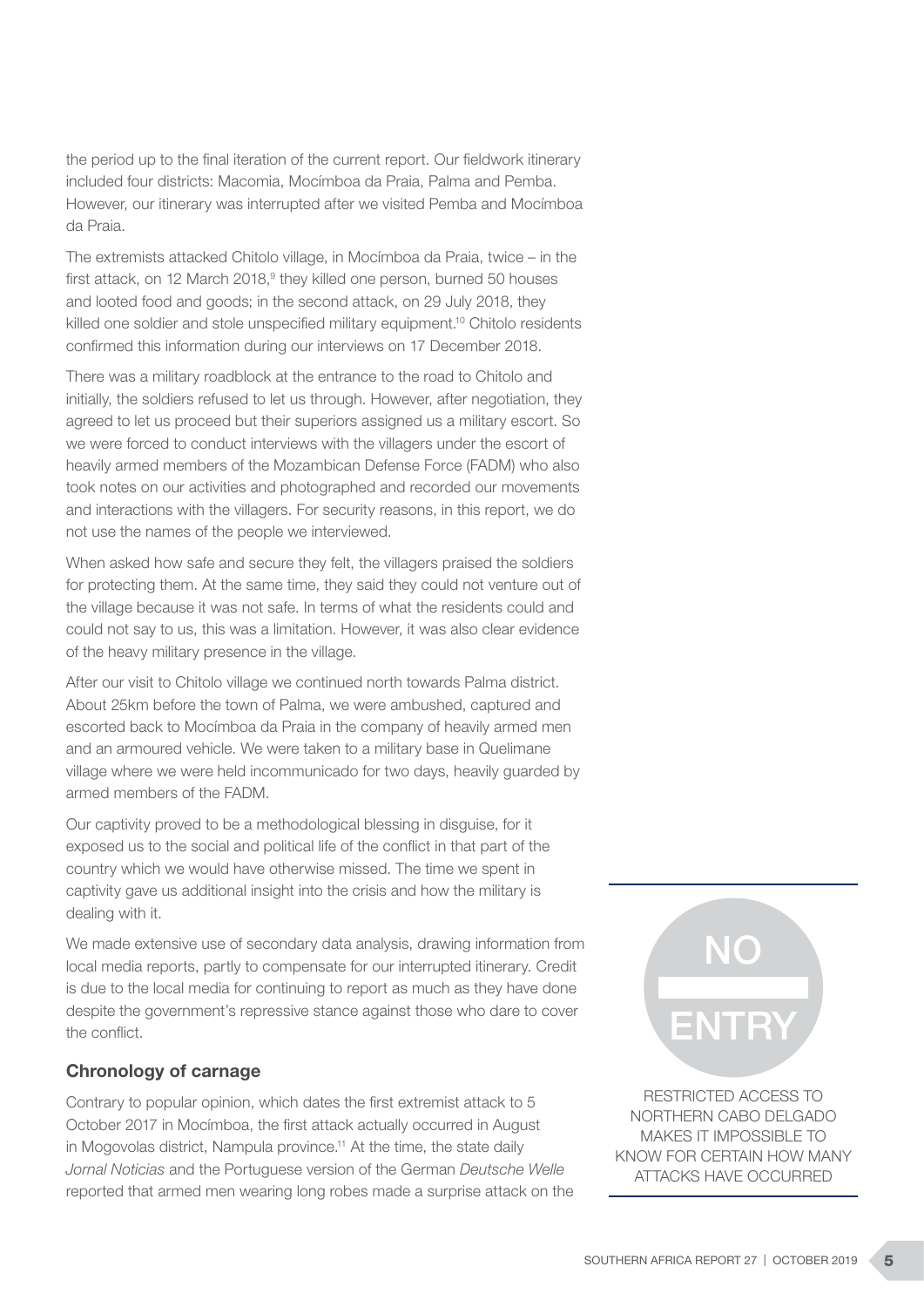Mogovolas district police station in the town of Nametil, killing one police officer and critically injuring another. The attackers stole an unspecified number of guns and ammunition.12 While no one, to our knowledge, has publicly made the link between this attack and the attacks in Cabo Delgado, there is no reason to believe there are no links. The attackers in Mogovolas were identified as men dressed in Arab garments, alluding to an Islamic connection.

According to a local Islamic cleric in Mocímboa da Praia, in October 2017, the alleged 'al-Shabaab'13 extremists launched their second attack in the district (the first in Cabo Delgado) targeting government positions and institutions, including the police station and central administration building.14 Members of the Muslim community in Mocímboa da Praia, including religious leaders of this community, told *O Pais* that they believed that the attackers sought to gain control of the town to install their version of law and order.<sup>15</sup> Many of the attackers were residents who spoke Portuguese and local languages.<sup>16</sup>

Government security forces clashed with the extremists regularly until the end of 2017. From October to December 2017, in total, there were three reported major attacks in northern Cabo Delgado, although it appears there may have been many unreported attacks.17 These attacks do not include those launched by government defence and security forces on suspected extremist positions. In one of these attacks, government forces shelled the village of Mitumbate, a supposed base of the extremists, by air and by sea, killing 50 people, including women and children, and injuring an unspecified number of people.18

On 16 December 2017, the extremists launched a surprise attack on a military convoy, killing an unnamed high-ranking official who was first shot and then chopped with machetes. Officials in Pemba were not willing to speak about the case. This attack occurred just a few days after the general chief of police announced an amnesty for those extremists willing to surrender themselves. *O Pais* reported that according to local residents, the attack lasted for at least one hour, critically injuring five police officers.19

Between 5 October and 20 December 2017, at least 200 people suspected of taking part in the attacks had been arrested in Mocímboa da Praia. After the first attack,

the military presence has increased with the Rapid Intervention Unit leading the process and later the FADM, accompanied by other special forces.

The imposed secrecy which denies journalists and non-governmental organisations access to northern Cabo Delgado makes it impossible to know for certain how many attacks occurred and how many people were killed or injured. The state has created a tight military cordon and fomented a culture of fear in the area. In our estimate, over two-thirds of the traffic on the south-north highway which connects Pemba and the northern districts is made up of military vehicles. Even civilian vehicles have armed men in them. The intelligence community has infiltrated all the social tiers of village life and speaking is risky. Consequently, there are allegations of mass graves which cannot be investigated.<sup>20</sup>

# The state has created a tight military cordon and fomented a culture of fear in the area

Some human rights organisations, including HRW and the National Human Rights Commission (CNDH), accused government defence and security forces of human rights violations, including torture and the extrajudicial killing of suspected extremists.<sup>21</sup> HRW writes, 'Since August 2018, the security forces have allegedly arbitrarily detained, ill-treated, and summarily executed dozens of people they suspected of belonging to an armed Islamist group.<sup>'22</sup> HRW made the statement after interviewing witnesses from villagers, members of the armed forces, and former detainees, all of whom confirmed the allegations.

An ex-detainee quoted by HRW said: 'We were all told to remove our shirts and sit on the floor. The soldiers would come and take us one by one to the forest, and then we would hear gunshots followed by screaming. Some of them did not come back.'23 Another ex-detainee confirmed that 'several of the detainees were taken outside, gunshots and screams followed, and the men never returned'. In a statement made 20 days before HRW's report, the HRC quotes the residents of the villages that had been attacked by the extremists as saying they had seen unidentified dead bodies scattered in the forests.<sup>24</sup>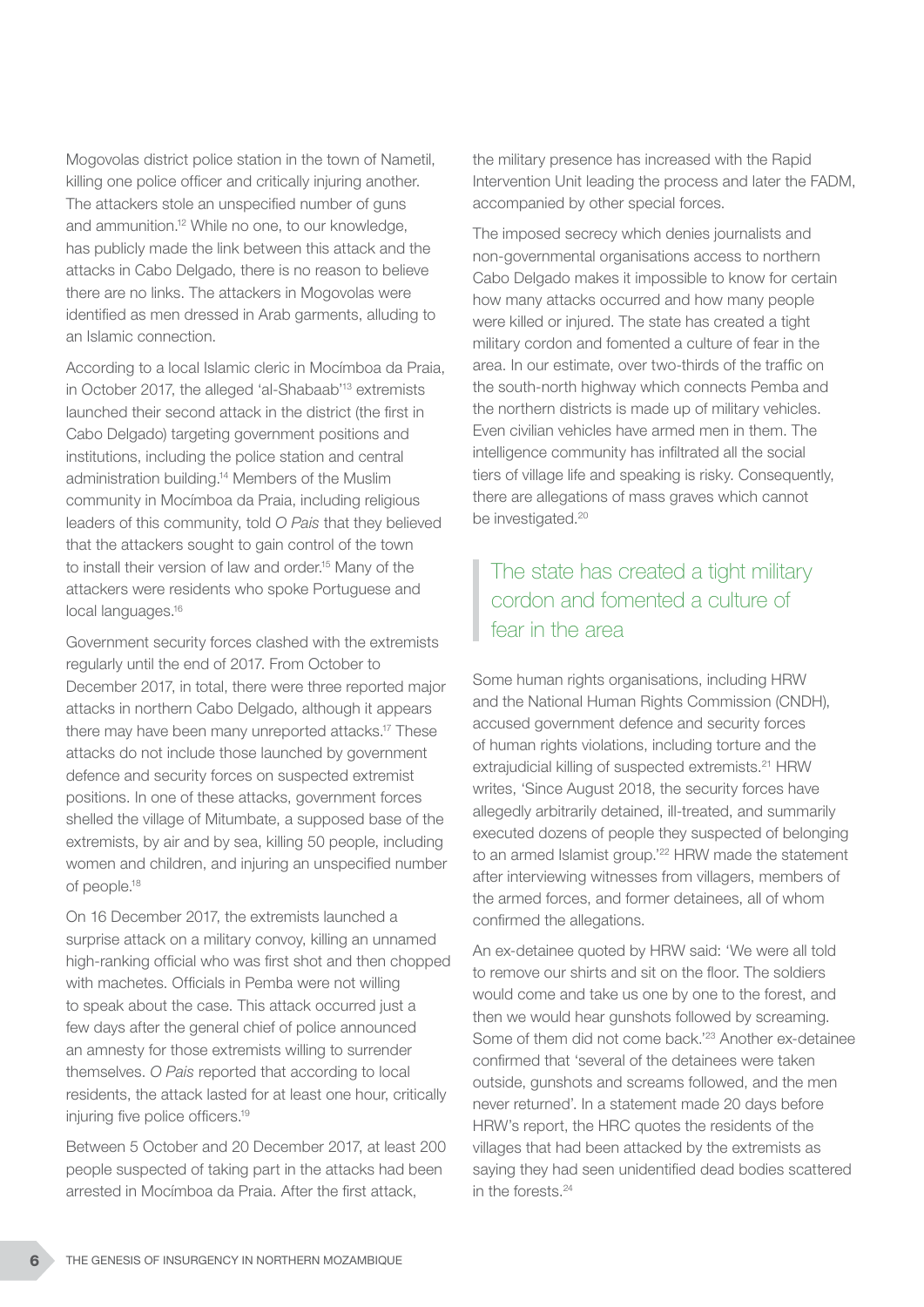A new development in this conflict emerged in December 2018, when villagers took matters into their own hands and fought back against the extremist attackers. The first attempt occurred on 1 December, when the Quinto Congresso village militia fought against the attackers – who killed two of the armed village militia and burned 17 houses.<sup>25</sup> The second, four days later, was more successful. After the extremists carried out an attack in Lilongo, residents of five villages 'gathered into a posse' (as in a Western movie)26 to hunt down the attackers. The 'posse', armed with machetes and knives, captured and beheaded two suspected attackers.

'The soldiers would come and take us one by one to the forest, and then we would hear gunshots followed by screaming. Some of them did not come back'

Author and academic Joseph Hanlon writes: 'One of those decapitated, Fazil Chungu, came from Litingina village and was suspected of being the guide to murderous incursions. His arm was cut off and carried into the village and displayed in front of Chungu's family's house. The posse also destroyed 17 houses of alleged relatives of extremists and those suspected of belonging to rebel groups.'27 A third example took place on 7 December, when young men from Chikulwa village in Mocímboa da Praia district aided the military patrol and killed seven suspected extremists.<sup>28</sup>

#### Extremists change their strategy

The behaviour of the extremists has changed since the beginning of the attacks in August 2017. In the first attacks, in Mogovolas (Nampula province) and Mocímboa da Praia (Cabo Delgado province), the attackers seem to have targeted mostly security installations and stole arms. This was the case in point in Mogovolas, where, in August 2017, they attacked the police station and took rifles and ammunition.

In Mocímboa da Praia, they took over control of the town by targeting three police stations, and they ambushed a police convoy and killed the head of reconnaissance of the Rapid Intervention Force.29

However following the counter-insurgency by government military and security forces, the extremists introduced gruesome killing methods – beheading their victims – and began going after – at this point, male – civilians, targetting community leaders and other men. They also began to attack villages, burning houses, looting, plundering and pillaging and sowing fear and panic in the region. According to local opinion, the extremists targeted community leaders because they believed they were acting as informants working in collaboration with military and security forces, revealing the identities and positions of the extremists.

In May 2018, new reports emerged of the extremists now killing women and children. *A Verdade* reported, 'Ten citizens were beheaded, among them two children, by armed men who are terrorising northern Mozambique, known by



THE BEHAVIOUR OF THE EXTREMISTS HAS CHANGED SINCE THE BEGINNING OF THE ATTACKS IN AUGUST 2017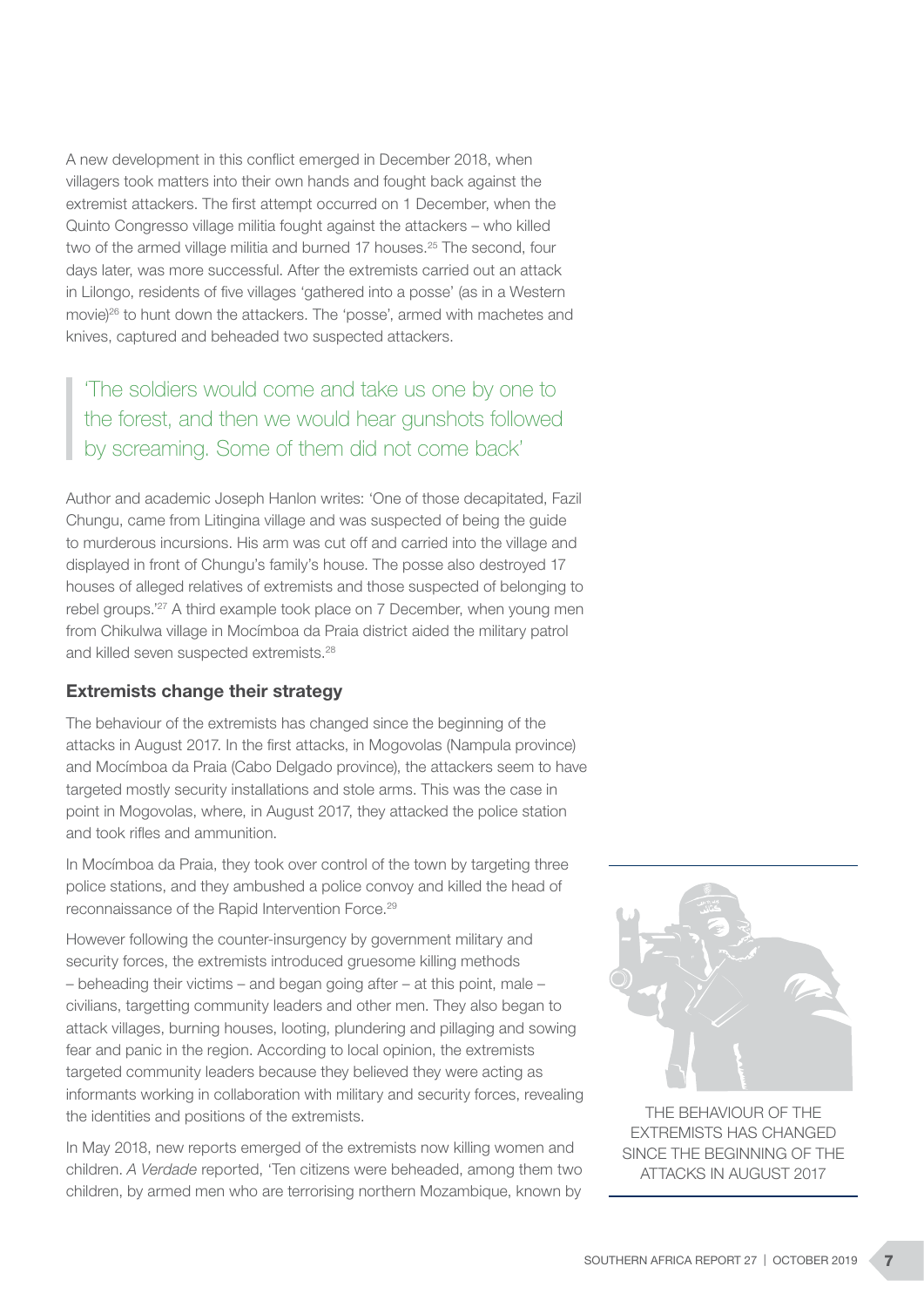the locals as al-Shabaab, between Saturday (26 May) and Sunday (27 May) at Monjane village, Palma district, Cabo Delgado province.<sup>'30</sup> In November 2018, *SIC Noticias* reported, 'There was an attack in a town of Nangade district, in an area not patrolled by security forces … The attackers killed 12 people, including women and children.' Hundreds of villagers fled to Tanzania.31

The extremists proceeded to burn the vehicle and behead the driver and six passengers, most of whom were women

They also began to target passenger vehicles. *O Pais* reported that, for the first time, on 6 January 2019, the attackers intercepted a civilian vehicle transporting people in Nangade district. The attackers shot at the truck, which was travelling on the main road linking the towns of Palma and Pundanhar, forcing it to stop. Then the extremists proceeded to burn the vehicle and behead the driver and six passengers, most of whom were women<sup>32</sup>

#### The sociogenesis of extremism

The political identity, ideology and demands of the extremists remain unknown. However, there are indications that the extremists have some known demographic characteristics. The former minister of health, Ivo Garido, referred to the extremists as 'our children, recruited from our neighborhoods', suggesting the extremists come from communities and families in villages in northern Cabo Delgado.<sup>33</sup>

According to three Islamic leaders, locally known as Sheiks, who were interviewed for this study, the first signs of extremism came to light in 2014 and 2015 in Mocímboa da Praia when young people from the local mosques began to rebel against the established mosques and started mosques of their own with what were described as strange beliefs and practices. Some members of the group were recruited locally with promises of jobs and scholarships for education. There are also indications that some of them came from other countries including Tanzania, Uganda, Kenya and Congo (DRC). The insurgents speak local languages as well as Kiswahili and Arabic. They profess a brand of Islam which is both rejected and denounced by Islamic authorities in the region.

Although the attacks in Cabo Delgado are said to have begun in October 2017, from the interviews we conducted with the local Islamic leadership, the existence of this group in Mocímboa da Praia predates 2017. The local Islamic leadership assured us that since 2014, the last year of Armando Guebuza's 10-year rule, the group has been developing under the unconcerned eye of local and central government authorities. There were at least two years of social and psychological work to recruit, indoctrinate, brainwash and transform the youth. According to the local Islamic leadership, the authorities were warned about the phenomenon, but they chose inaction and turned a blind eye, until they were rudely awakened and shaken in October 2017.



THE FIRST SIGNS OF EXTREMISM COME TO LIGHT IN MOCÍMBOA DA PRAIA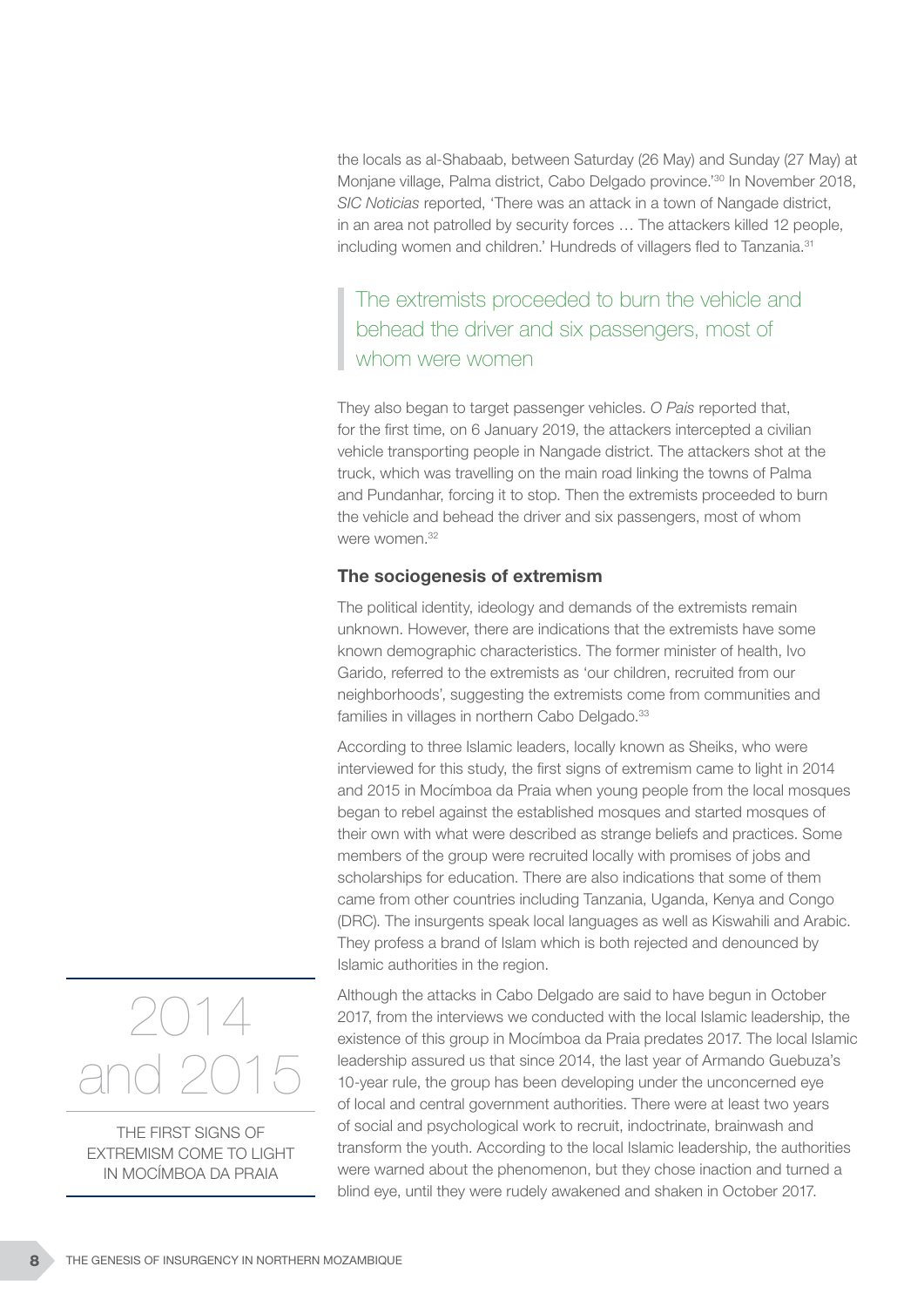One cleric commented: 'It is a group that covers itself with the cloak of Islam. In the past few years, members of this group which title themselves al-Shabab have been spreading their vision of Islam in this region. They refuse to recognise the government.' According to this cleric, the group originated in Mocímboa da Praia, 'in Magule village, created by native youngsters with ideologies contrary to the Islamic commandments'.34 Some of these young people were their students, they said. Others, they added, were their nephews who became attracted to the new ideology, contrary to the one professed in the community. The clerics claimed the new faith was imported by Tanzanian nationals who found fertile ground.

# One cleric commented: 'It is a group that covers itself with the cloak of Islam'

How did the new phenomenon manifest itself, we asked? Another cleric explained:

'The youngsters in Mocímboa da Praia began to disapprove of our faith, saying we were not professing it correctly; they rejected celebrating marriages and other ceremonies. They began to say if someone dies, we should not cover the head of the deceased, but should instead take her and bury her. They said we cannot do funeral prayers. Sometimes, when someone dies, they would say we should mourn for three days, that people should gather together, eat something and say goodbye. These youths don't want and don't accept these ceremonies.'35

He explained that the youngsters contradicted the established Islamic *modus vivendi* in the community:

'As Muslims we have our rules and traditions that are part of our religion; they are also part of the Islamic commandments. The youngsters rejected our mosques and refused to do the five prescribed prayers. Instead, they did their own prayers. For us, if someone doesn't wear pants below the knees, he is not accepted; without a beard, they can't do *Sualate*  [or *Salat –* the Islamic ritual prayer performed five times a day]. Those people weren't part of our prayers, the *Jamaat* [congregation of Muslims in worship]. Later, they started doing their own *Jamaat* and then the disturbances started.'36

Local Islamic leaders believe 'strange ideas arrived' from Tanzania and Somalia, given the proximity between these countries and Mocímboa da Praia. This new religious ideology divided the community, with 'our sons, nephews and all these youngsters' on one side and the rest of the community on the other side, which eventually led them 'to take up arms in town in October of 2017'. There is a perception among local populations that, despite the phenomenon propagating in full view of the local Mozambican authorities, nothing was done as the 'sons, nephews and youngsters' intensified their attacks.37

The clerics told a tale of rising tensions, conflict, disputes and family breakdown, involving fathers, sons, nephews and uncles, throwing the community into unprecedented chaos. Community leaders held several meetings to discourage the 'native youngsters' from adhering to ideologies that contradict the Islamic commandments long upheld in the community. The youngsters refused to attend the meetings and continued to defy the established Islamic orthodoxy in town, which culminated with their expulsion from their communities.

'They didn't accept our invitations to the meetings. We were forced to expel them from our mosques because they were a bad influence, strange to our religion. We expelled the kids. What we saw was not the same religion of the Prophet anymore, which we follow until today. Something had come in amongst us,' one cleric told us.<sup>38</sup>

When asked whether the youngsters read different scriptures in their newly found faith, the same cleric responded: 'The writings are the same. We read the same book, Al Quran. There is no difference.' However, he noted that the youngsters interpreted the holy book differently, producing syncretic ideas about how to live.

From 2014 onwards, said the cleric, a Tanzanian ideologist known as Adbul Chacur taught the youngsters how to read the Al Quran. These teachings led to conflicts as they required the youngsters to 'refute our teachings, our Islam, our weddings, our brothers, our leaders, and our imams'.39

The syncretic doctrine governed the youngsters' new lives in deviant communities which they called 'liberated zones', where:

'The wives were attributed new fathers and godfathers, saying that their fathers and godfathers were nothing but *cafres* [unbelievers]. The marriages celebrated in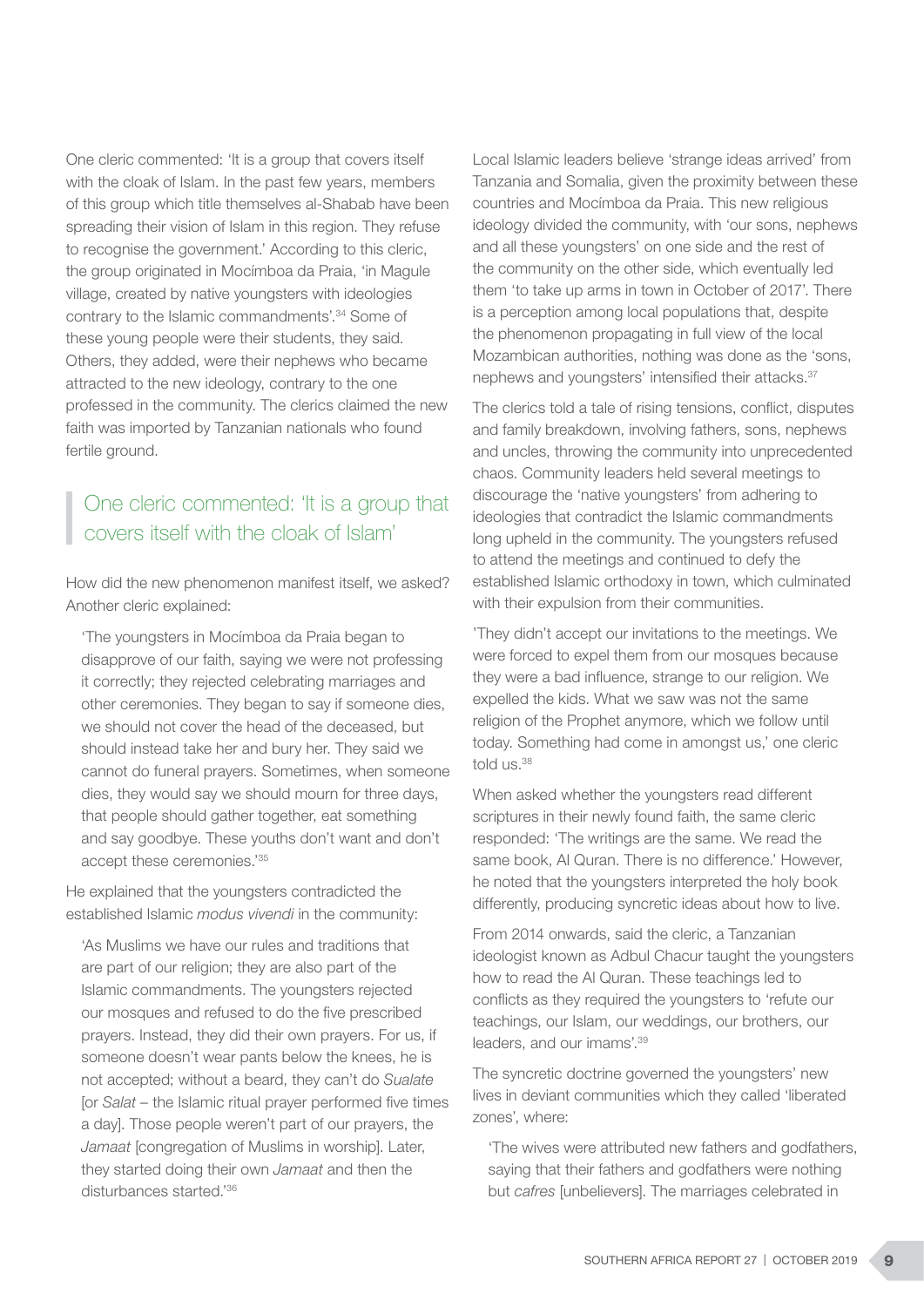our community were rejected. The youngsters were required to marry their wives for the second time under the new beliefs. Imagine, they renounced their marriage as soon as they arrived in their zone and celebrated them again, the same marriages, for the second time, based on their new ideology. They renounced our *Sualate* and *Jamaat*.'This was a serious red flag for the Islamic leaders in Mocímboa town.<sup>40</sup>

After expulsion from the traditional mosques, they began to build their own places of worship and adopted a strange code of conduct:

'They started building their mosques, where they would walk in with shoes, something that is forbidden by Islam. As well as covering their wives' bodies completely, they would even cover the faces, staying distant from the teachings of Islam. In the Al Quran there is a passage that says "faintanaza mufuchak farudu Hill alai". As Muslims, if there is contradiction among us, we sit and talk, we take our divine book, we look for reasons and consensus. The Al Quran says to us follow this, this is how it is done. But there was no more understanding between us and them.<sup>41</sup>

### After expulsion from the traditional mosques, they began to build their own places of worship and adopted a strange code of conduct

One of the clerics referred to a specific location as the cradle of the new faith:

'It was there in Maculo; that's where it all started. After expulsion, they all gathered there, in Maculo, a coastal area here in Mocímboa. Then they retired to the bush and soon after they started stabbing the people of Maculo. They started killing in Maculo, their own brothers. One person killed his own brother. They went to kill in Lalane, they went to kill in Sande, kill halal. They did all that along the coast. Then they went up a little, in the interior. They went to kill in Chikuluia; they also went to a place called Unidade.'42

#### Is there a Tanzanian connection?

The clerics with whom we spoke at length referred to the extremists' Tanzanian connection. According to local media, among the 189 suspected extremists tried in court, there were 29 Tanzanians and three Somalis.<sup>43</sup> However, apart from those extremists and Tanzanian media stories about violent groups terrorising the country's south and setting up bases in Cabo Delgado, we are not aware of additional evidence alluding to a possible Tanzania connection.

On 21 October 2018, *Reuters* in Dar es Salaam reported: 'Tanzania arrests 104 people for setting up "radical camps" in Mozambique.' The report suggested there were more than 104 suspects plotting to cross the border into Mozambique, because some managed to flee while others were killed. The publication cited Tanzania's Inspector General of Police, Simon Sirro, saying:



3 Somalis

AND

10 THE GENESIS OF INSURGENCY IN NORTHERN MOZAMBIQUE

lanzanians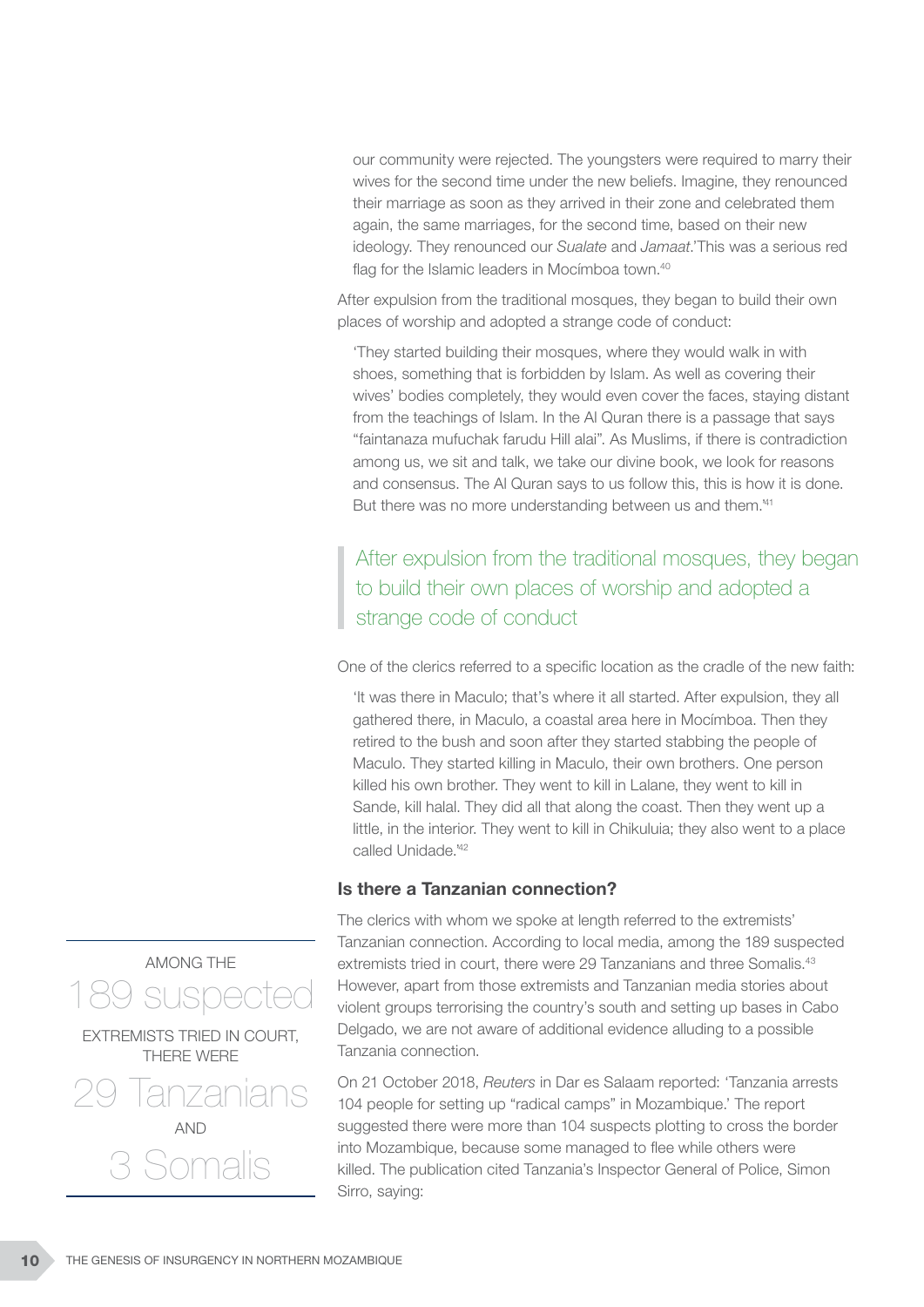'During that operation, some criminals were arrested and some ... died, and a few escaped. Those who escaped are the ones trying to cross the border to Mozambique to establish a base.' Some were captured while trying to escape. 'After questioning them, they said they were going there to join radical camps.<sup>44</sup>

On 16 January 2018, the Mozambican and Tanzanian police signed an agreement on collaboration in fighting cross-border crime. Sirro revealed that the Tanzanian Police Force had undertaken operations to put an end to a killing spree by Tanzanian extremists along the coastal areas of Ikwiriri and Kibiti. The Tanzanian Police Force operation drove some Tanzanian extremist suspects to flee across the border to Mozambique where they joined their Mozambican counterparts, he said.45

*The Citizen*, a local Tanzanian paper, reported that unknown assailants had been involved in 'killings that have devastated the districts [of Rufiji, Mkuranga and Kilwa along the Indian Ocean] and disrupted socioeconomic conditions'. The killings started in January 2015 and claimed 33 lives of government officials and police officers. The assassins issued 'verbal warnings' and placed 'notices at crime scenes, stating why they will continue with the killings'. Like the situation in Mozambique, Tanzanian authorities were caught off guard and the police lacked any information about the killers or ideas on how to end the killings. This led President John Joseph Magufuli to replace Ernest Mangu with Sirro as police Inspector-General.<sup>46</sup>

#### Political impact: a culture of fear

There is a generalised culture of secrecy in Cabo Delgado, which sets the province apart from the rest of the country.47 In other provinces, the authorities are more open to speak about government decisions, and the media is more inclined to ask difficult questions. But in Cabo Delgado the media is less likely to ask questions of any authorities. In press conferences, the politicians often say whatever is on their minds and leave the press conference without taking questions from the media. In any case, the media does not often ask questions. The decisions of Cabo Delgado government officials are not vetted, either by civil society or by the media. The province is notorious for having a weak civil society, and there are strong beliefs, suspicions and allegations that the secret intelligence service has infiltrated and destroyed civil society there.

This culture of fear is historically contingent upon the status of the liberation movement in the province. Frelimo, the ruling party, has enjoyed popularity – indeed, sacrosanctity – in the province. Since Frelimo was born in Cabod Delgado, the people of Cabo Delgado view themselves as Frelimo's loving (and overindulgent) custodians, which has until recently enabled the party to get away with misconduct in the province.

The fact that some of the oldest and most powerful leaders of the ruling party are affiliated with the mythologized Makonde tribe has further cemented this status of the ruling party in Cabo Delgado's collective psyche. In the past four decades, it has been considered taboo to question or criticise Frelimo in the province. Here, with no effort, Frelimo has enjoyed enviable landslide electoral victories. Consequently (and ironically), however, Cabo Delgado has become one of the poorest and most marginalised provinces.48

The central government in Maputo has made a concerted effort to cover the extremist attacks with a repressive cloud of secrecy. Senior government officials, including, notably, the president, have buried their heads in the sand. The government of Mozambique does not want the national and international public to be informed about violent extremism in the province.49 On 23 February 2019, the Governor of Cabo Delgado, Julio Parruque, a day after the arrest of Germano Adriano, a local community radio station journalist, called a meeting with journalists to warn them to refrain from reporting on extremist attacks. *Carta de Mocambique* reports:

'An intimidation meeting to show the regime's intolerance against press freedom is the only way of interpreting the objective of that press conference… speaking to the journalists who attended the conference, Julio Parruque said daily life in Cabo Delgado was not only made up of attacks, corruption, illicit enrichment, drug trafficking, illegal fishing and other social and political problems. With an obvious threatening tone, he added that, from that day on, he, the provincial governor, would no longer tolerate Cabo Delgado journalists interested in reporting on the above-mentioned topics.'50

Pemba, the capital city of Cabo Delgado, is also in the grip of fear. The elite in Pemba, who, by definition, are the most learned, the most informed, and therefore should speak out against injustice, hold the government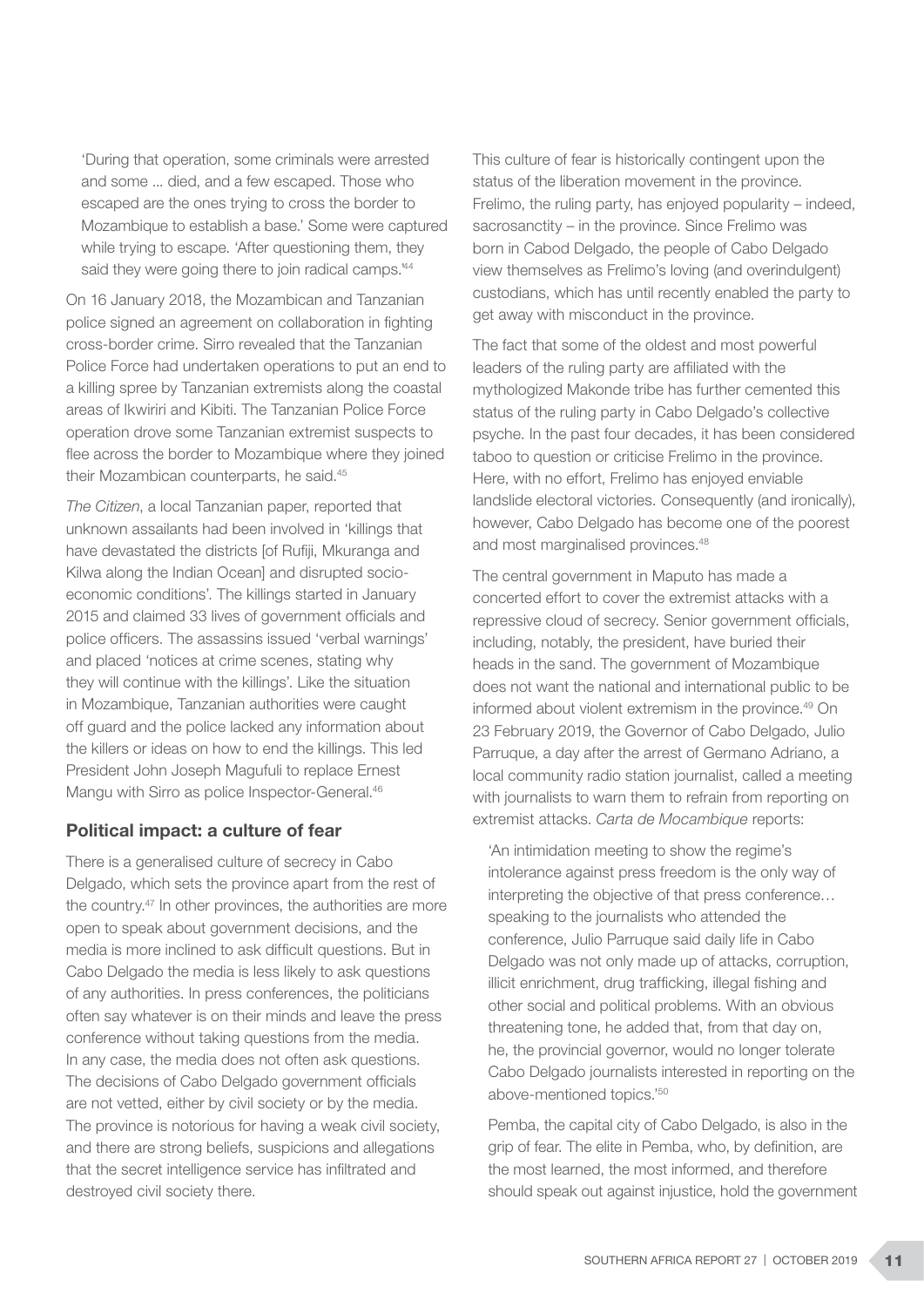accountable and demand transparency, are themselves afraid and mute. In such a deeply ingrained patronage political system – whereby 'if you speak, you get sidelined and marginalised<sup> $351$ </sup> – the Pemba elite remain conveniently silent to maintain their benefits. It was telling that during a provincial development conference in Pemba from 12 to 14 December 2018, all the business people who were asked to comment on the impact of the extremist attacks on their businesses refused to do so, saying only competent institutions (meaning the government) could comment.

#### A growing humanitarian crisis

There is a looming humanitarian crisis in Cabo Delgado as the attacks force people to abandon their villages in search of safer places to take refuge. Earlier in this report, we cited the HRW's estimate that over 10 000 internally displaced people had received food aid from WFP by the end of 2018. As the attacks continue, we can expect to see more and more people fleeing their villages and in need of humanitarian assistance.

# People are afraid to venture out of their villages to plant or harvest their crops

People are afraid to venture out of their villages to plant or harvest their crops. They are afraid to enter forests to collect wild fruit, medicinal plants and firewood as they had traditionally done. When we visited Chitolo on 17 December 2018, the villagers reported changes in their behaviour, practices and modus vivendi generally after the attacks began. They no longer went to their fields to produce and collect food as they had done before the onslaught of the attacks. When asked about food security, they informed us they had in fact depleted the reserves of food without being able to replenish them.

In Naunde village, for instance, *O Pais* found that hunger affected more than 5 000 people, and the situation was more critical for those families who had lost almost everything during the invasion that had been carried out by the extremist group. One villager told *O Pais*: 'We are suffering because of hunger here in Naunde. And now we don't know if there is any food left in our fields because since we were attacked, no one dares to enter the forests.' *O Pais* found that many fields in the area still had crops from the last production season, but the

villagers could not harvest them because they were afraid of the attackers hidden in the forests.52

In Chitolo, we asked the residents whether their children still attended school. They said the school had closed after the attacks began, and the teachers and the school principal had abandoned the village because of fear. There were many children in the village and the adults assured us that there was no longer any education taking place.

#### Exclusion in the forgotten province

The scant literature hitherto produced about this phenomenon – notably a study by Saide Abibe, Salvador Forquilha and Joao Fereira – rightly identifies economic and social exclusion as stimuli for extremist views and behaviour.53 However, the literature has still to identify and describe the forms and manifestations of economic and social exclusion.

In colloquial discourse, Cabo Delgado is dubbed *Cabo Esquecido*, that is, *Forgotten Cape*, an ironic and emotionally painful categorisation because the province occupies a central place in the national mythology, as Cabo Delgado is the birthplace of Frelimo, the party-state or party-nation; it is the cradle of the nation because it was in Cabo Delgado where the liberation struggle began and where the first liberated zones were declared; from Cabo Delgado came the legendary generals and heroes of the liberation struggle, though they are now part of the rotten political elite.

This national mythology is still alive and well in the imagination of Cabo Delgado residents. For instance, when we visited Chitolo village in Mocímboa da Praia on 17 December 2018, the residents prided themselves on being the inhabitants of the first liberated zones, the first Mozambicans and instrumental in the liberation of the rest of the country.

What does it mean to be the *Forgotten Cape*? From the standpoint of economic and social development it means economic and social exclusion. Most of Cabo Delgado has poor economic and social conditions – the poorest health facilities; the poorest schools; the poorest sanitation; high unemployment, notably youth unemployment. The province fares very poorly, and often ranks at the bottom, in most social and economic indicators. This is the case even though the province is one of the richest (if not the richest) in natural resources.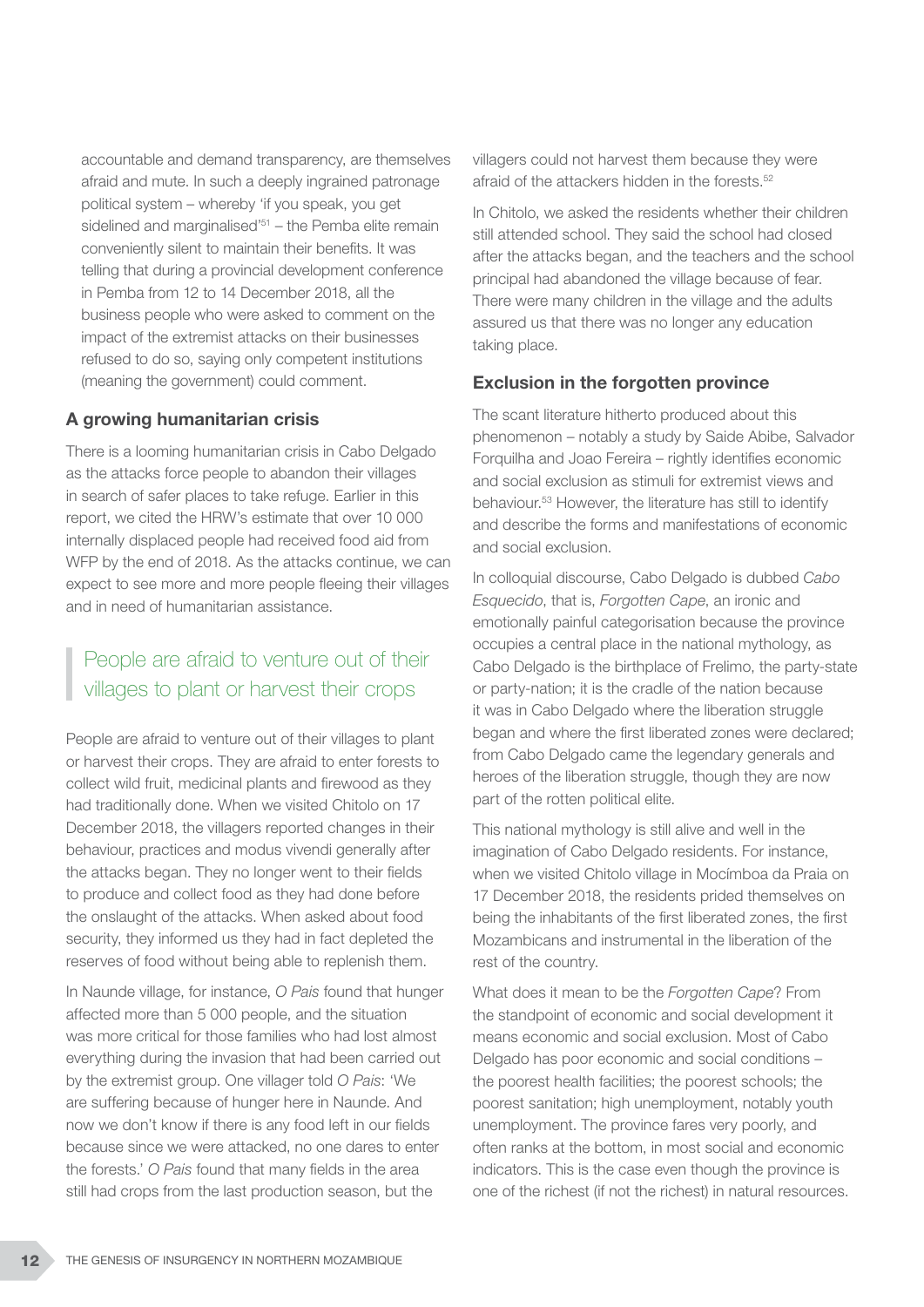Yet it has nothing to show but illiteracy, ignorance, misery, poverty and strife.

#### Cabo Delgado exclusion profile

As the result of political decisions made in Maputo, only 0.3% of Cabo Delgado's population has post-secondary education, the lowest percentage in the country, followed by Niassa with 0.6%.<sup>54</sup> Cabo Delgado is the province with the highest rate of families headed by men and women whose occupation is peasantry (79%), followed by Tete with 78.2%. Nampula and Niassa sit at 68.3% and 72.5% respectively. The province (together with Inhambane) has the lowest rate of family heads in higher/ senior leadership (0.1%).<sup>55</sup>

|  |  |  |  |  |  | Cabo Delgado Illiteracy Rates Relative to National Averages <sup>56</sup> |  |
|--|--|--|--|--|--|---------------------------------------------------------------------------|--|
|--|--|--|--|--|--|---------------------------------------------------------------------------|--|

|                         |                          | 2009                          |                          | 2015                     |                               |                          |  |
|-------------------------|--------------------------|-------------------------------|--------------------------|--------------------------|-------------------------------|--------------------------|--|
|                         | Total % of<br>illiteracy | % of illiterate<br><b>Men</b> | % of illiterate<br>Women | Total % of<br>illiteracy | % of illiterate<br><b>Men</b> | % of illiterate<br>Women |  |
| <b>National Average</b> | 49.9                     | 33.2                          | 63.9                     | 44.9                     | 30.1                          | 57.8                     |  |
| Cabo Delgado Average    | 70.3                     | 55.0                          | 83.2                     | 60.                      | 46.                           | 73.7                     |  |

Cabo Delgado had the highest rate of children and young people between the ages of five and 25 who did not attend school (35.1%), followed by Tete (32.9%), Niassa (31.6) and Nampula (30.6%). The government's National Statistics Agency cites 'lack of interest' as the strongest reason for children failing to attend school – and with 55.9%, Cabo Delgado leads the country in this category, says the Statistics Agency.<sup>57</sup> While the government through its Statistics Agency blames the population, it is clear to anyone who pays attention that living conditions in the province result from the government's long-term neglect – hence the term *Cabo Esquecido*.

When it comes to energy sources, Cabo Delgado remains in the same precarious position. Only 12.1% of households had access to electricity for lighting in 2015. About 67.4% and 11.7% of households used batteries and firewood for light.<sup>58</sup>

The population of Cabo Delgado is predominantly Muslim and rural with traditional cultural practices, particularly early marriages and polygamy. The result of this social and cultural interweaving is large families with a lack of, or limited, access to education and other socioeconomic services. The province has few roads, making it difficult for people to move themselves and their goods from one place to another. The interlocking of these factors results in social, economic and political exclusion.

The population of the province derives little to no benefit from the growing extractives industry. Communication systems are defective at best. Mobile networks do not cover the entire province. In Mozambique, child marriages are unmistakable indicators of poverty and exclusion, because 'giving girls away in marriage not only brings an immediate material windfall, in the form of *lobolo*, but also removes a mouth to feed – an important consideration for families living below or only slightly above the poverty line'.59 Child marriages are particularly widespread in Cabo Delgado, most notably in the northern districts where they are part of everyday life – and where the extremists have been operating.<sup>60</sup>

#### Jobless youngsters – a time bomb

On 23 May 2018, a group of a little over 100 young people gathered in Palma to protest against unemployment and what they saw as discrimination in the distribution of job opportunities. The protestors complained that the jobs in Palma's oil- and gasdriven economy – including logistics, exploration, drilling, construction, machine operation, equipment maintenance, security, not to mention jobs in the growing service industry comprising of hotels, lodges, restaurants, service stations – which should naturally be given to them as Palma natives, were being given to people from other regions, particularly southerners from Maputo.<sup>61</sup>

### 'Unemployment is a time bomb whereby every year about 800 000 young people are seeking employment'

In December 2018, we asked former minister of health Ivo Garido how he made sense of the attacks in Cabo Delgado. He said social exclusion appears to be the root causes of the attacks. In his view, 'unemployment is a time bomb whereby every year about 800 000 young people are seeking employment where the government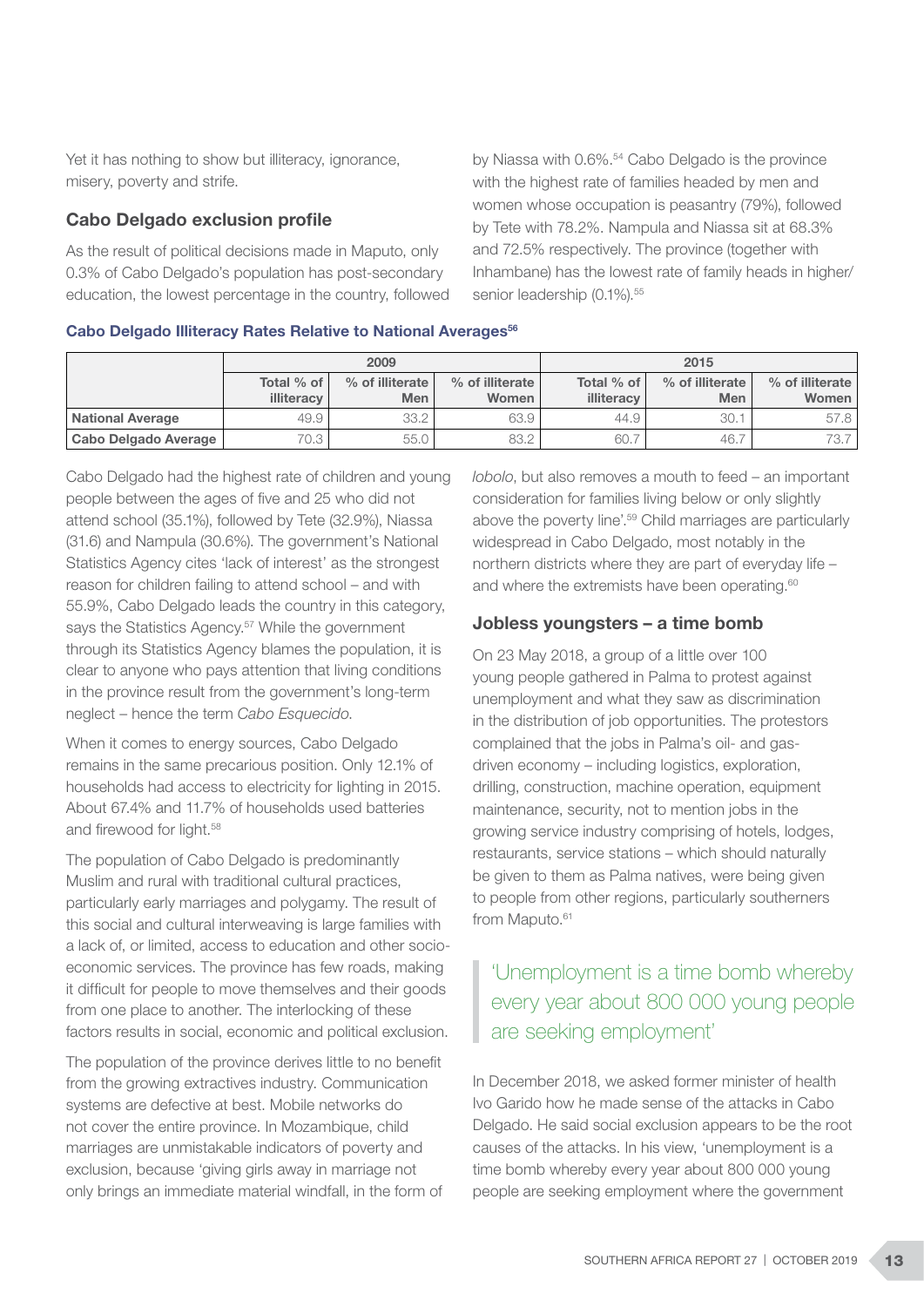at best creates 100 000 jobs. Every passing year the time bomb is becoming increasingly dangerous.'62 With continued emphasis on poverty and unemployment he went on to say:

'The evidence indicates that many of these young people are our children, recruited from our neighbourhoods, which calls for a sociological study to answer the question why our own children are being recruited, who is convincing them, what arguments do they use to recruit our children to commit barbarous acts such as beheading people. We must pay attention very carefully because this is linked to poverty, to unemployment. If that young person had an occupation, a job, it would be more difficult to recruit him; I am not an absolutist to believe it would be impossible but I do believe it would be difficult to recruit him. Unemployment is a problem that we need to analyse with care because, as I have said, it is a time bomb, and each passing year the number of unemployed young people increases. We need to examine our history with humility since we proclaimed independence, so that we can understand where we made mistakes, why we continue to make the same mistakes, what we can do to avoid making the same mistakes. For me, unemployment is the number one political problem.'63

The Palma gas project involves a consortium of several national and multinational companies – including National Hydrocarbon Company (ENH), BRPL Ventures Mozambique, Anadarko from the United States, ENI from Italy, Mitsui from Japan, BTTEP from Thailand, as well as ONG Videsh and Beas Rovuma Energy, both from India. With this consortium, Mozambique is expected to become a major exporter of natural gas by 2023. Anadarko has plans to build a liquefied natural gas (LNG) processing plant in Palma district, having created a co-development consortium that includes McDermott from the United States, Saipem from Italy, and Chiyoda from Japan, to build the Afungi LNG Park valued at US\$25-30 billion.

ENI has plans to inject US\$8 billion for the construction of six subsea wells connected to a floating LNG production facility to be completed in 2022. The American oil and gas multinational corporation ExxonMobil is said to have acquired 25% of ENI's stakes in Area 4, a deal in which ENI will lead all upstream operations while ExxonMobil leads the construction and operation of liquefaction facilities onshore at Afungi LNG Park.

Popular wisdom suggests that all these developments in the natural gas sector in the region, including many other natural gas development projects not mentioned here, will unleash unprecedented job creation and economic growth that will surely lift the country out of poverty. This belief is held as an article of faith among members of political and business classes who often proclaim it publicly. Asked whether these developments would defuse the unemployment time bomb, the former health minister responded:

'When people speak to me about the gas in Cabo Delgado I often say, look, that gas we want to exploit has been there for millions of years. If we postponed exploiting that gas, if we let it remain untouched for 20 more years, we would be just as fine as a country. And now they come and tell me the gas project will solve the problem of poverty in Cabo Delgado! It won't! What will solve the poverty problem in Cabo Delgado and the rest of the country is economic diversification.'64

#### The Constitution is suspended unofficially

The government's response has been to conduct itself as if in the northern districts of Cabo Delgado the rule of law does not apply, nor do domestic, regional and international human rights standards. The Constitution of the Republic of Mozambique has been suspended extrajudicially.

On 4 March 2018, the national HRC called on the government to declare a state of emergency, as it is required by the Constitution.<sup>65</sup> However, the government continues to ignore the call, preferring instead the political option of implementing an undeclared, quiet and illegal state of emergency. An undeclared state of emergency is problematic, not only because it is unconstitutional, but also because it gives license to act in the margins and outside of the law without accountability. Declaring an official state of emergency, as the Constitution requires, binds the president to give a detailed public explanation of the problem that gives rise to the emergency.

Politically, declaring a state of emergency would seem to imply an admission that the government has no control over the events in Cabo Delgado. Therefore, an undeclared state of emergency is politically preferable so that security forces can arrest and detain people – including journalists, researchers and suspected extremists – and deny them rights that are constitutionally guaranteed within a declared state of emergency.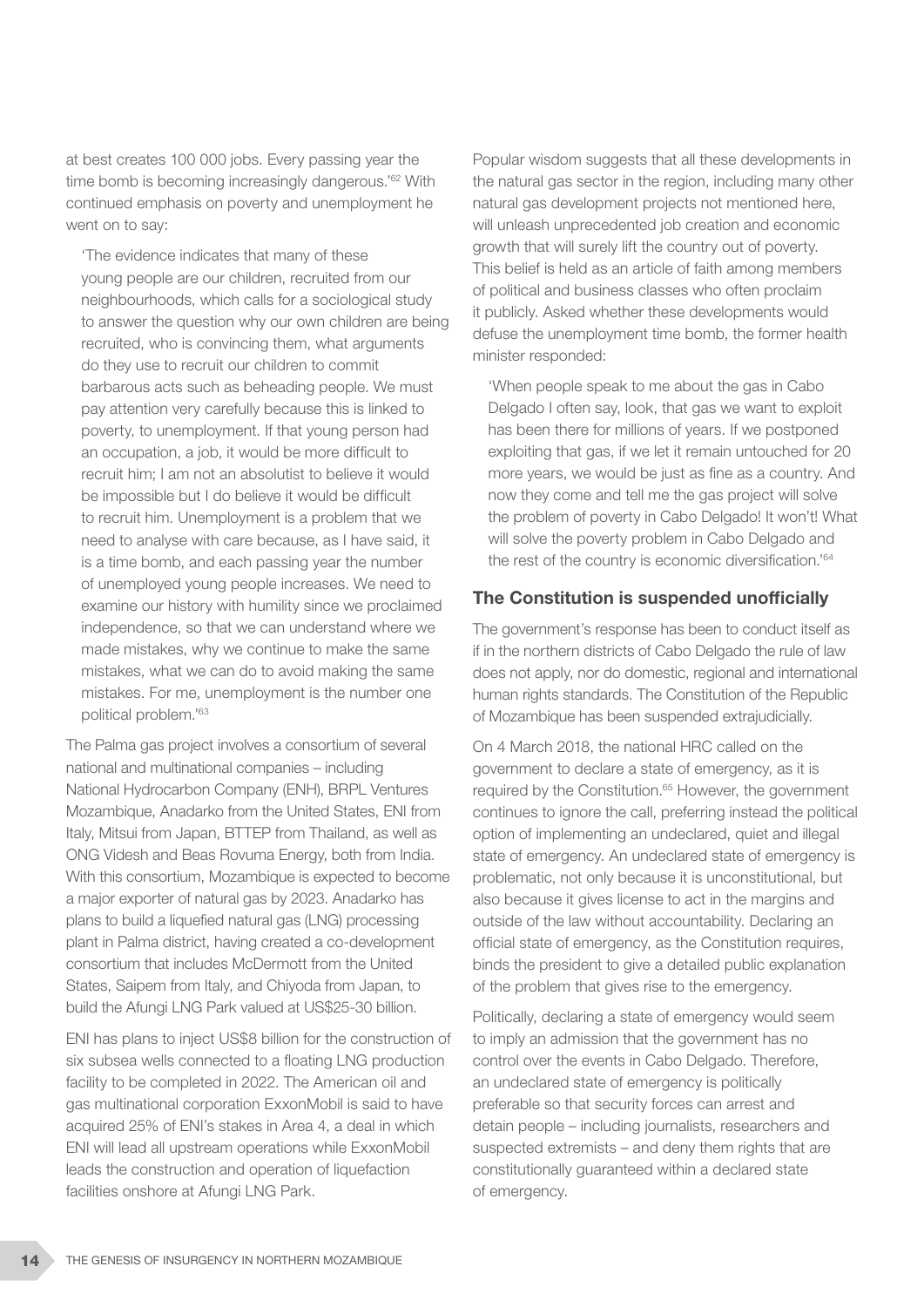Amade Abubacar and Germano Adriano, both journalists, were arrested on 5 January and 6 February 2019 respectively for reporting on the conflict in Macomia. Abubacar was arrested while interviewing villagers who had fled to the Macomia district centre after their homes had been overrun by the extremists. The police abducted him and later handed him over to the military who, in turn, detained him for 13 days without charges. While in military custody, he was allegedly tortured.

The military arrested and detained us for two days without charge. We were held at gunpoint; accused of spying and aiding and abetting the extremists; intimidated, harassed and threatened with death. Our work equipment was confiscated – including two cameras with their chargers, two portable computers with their chargers, six mobile phones with their respective chargers. When we were released we asked for our work equipment. The soldiers refused to return it, alleging it had been sent elsewhere for further investigation. When we insisted on having our equipment back, the soldiers threatened to hold us hostage even longer. Fearing the worst, we left the military base without our equipment, which remains with the military.

Declaring a state of emergency would seem to imply an admission that the government has no control over the events in Cabo Delgado

In June 2018, the police arrested and detained a Zimbabwean journalist, accusing him of spying. He was released three days later without any charges. In August 2018, the military arrested and detained a group of journalists for five hours in Mocímboa da Praia without charge.<sup>66</sup>

There is a heavy military presence in northern Cabo Delgado. The districts of Mocímboa da Praia, Macomia, Nangade and Palma are extremely militarised. In this area there are men in uniform and men in plain clothes infiltrating civilian life. The military have imposed curfews, limiting people's rights to movement during certain hours. In Palma, the military have banned walking at night.67 The mayor of Mocímboa da Praia imposed a curfew on municipal residents68 but withdrew it after the Mozambican Bar Association president, Flávio Menete, issued sharp criticism, $69$  noting the fact that the Constitution confers this competency only to the president.

There are reports suggesting that the defence and security forces exploit the current situation of insecurity to take advantage of residents. There are allegations of extortion and confiscation of goods from residents for personal benefit. In Palma, those who are caught walking at night are obliged to pay the soldiers MZN50 (US\$0.81).<sup>70</sup>

Asked how they identified the extremists, a soldier stationed in Mocimboa da Praia exaplained: 'When we see strangers we consider them as suspects; we arrest them and hand them over to our superiors.' When asked what happens next, he explained that the suspects are interrogated, some are jailed, others are 'sent to collect firewood in the jungle', and those who have



PRESENCE IN NORTHERN CABO DELGADO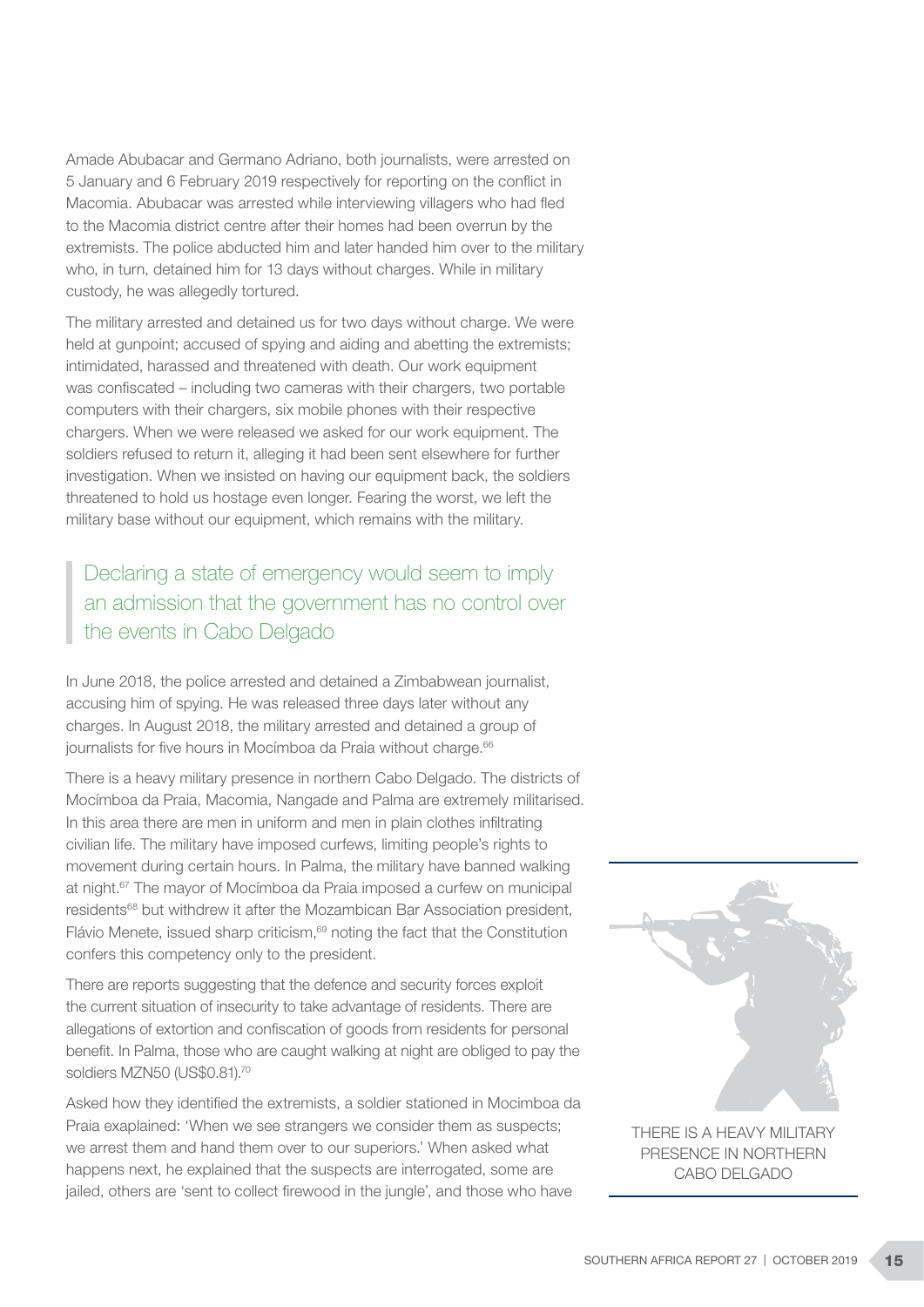money are released. 'We have superior orders to arrest any strangers, extract as much information as possible from them, using whatever means possible, and then send them to collect firewood in the jungle if necessary.' When asked to explain the expression 'whatever means necessary', he said: 'That's the use of force to make you talk'. Asked to explain the expression 'send them to collect firewood', he replied: 'When we send you to the jungle to collect firewood you are gone forever. No one will see you ever again.'

#### Four decades of half-mast sovereignty

Since independence in 1975, the central authority has lacked a monopoly over the means of violence in its territory and held to a fragile and precarious control over the borders. It maintains a half-mast sovereignty. Mozambique's 2 000km long coastline has made the country vulnerable.71 This weakness is manifest in a number of ways.

### Extremism could only emerge and thrive where government officials pursued self-interest

One, after independence the central authority and Renamo clashed in a 16-year civil war which claimed over a million lives. Two, since the end of the civil war in 1992, Renamo has been able to have its cake and eat it – strong parliamentary representation, on the one hand, and a large contingency of armed men, on the other hand, whilst enjoying popular support in central and northern provinces. The central authority has always had to tread carefully to maintain a delicate balance between war and peace, because Renamo has remained armed and dangerous, able to order its army to march as to war. Renamo still controls large areas of the country, notably in Sofala province where *Serra de Gorongoza*, its political shrine, is located. When Renamo leader Afonso Dhlakama felt persecuted and unsafe in the cities, he retreated there with his troops, and the state army failed to capture or kill him. In the end, he died of natural causes rather than as a casualty of the state army's shelling.

Three, a deeply engrained and normalised culture of corruption at all levels of government undercuts the state's ability to exert control over its territory. This internal rot in the central authority has dealt a fatal and fateful blow to the development of the state's duty to protect and care for its citizens.

Extremism could only emerge and thrive where government officials pursued self-interest, diverting their attention from public interest, away from the construction and care of the commons. For instance, in the course of this research, disgruntled soldiers told us that their superiors often released suspected extremists from custody in exchange for large amounts of money. This has led many soldiers to avoid handing suspected extremists over to their superiors, preferring to collect the cash payments themselves from suspected extremists.72 This is part of the *weltanschauung* for the emergence of extremism.

The central authority never offered the nascent state a chance to take root following independence. The extremist masterminds exploited the



MOZAMBIQUE IS RUNNING THE RISK OF BECOMING A FAILED STATE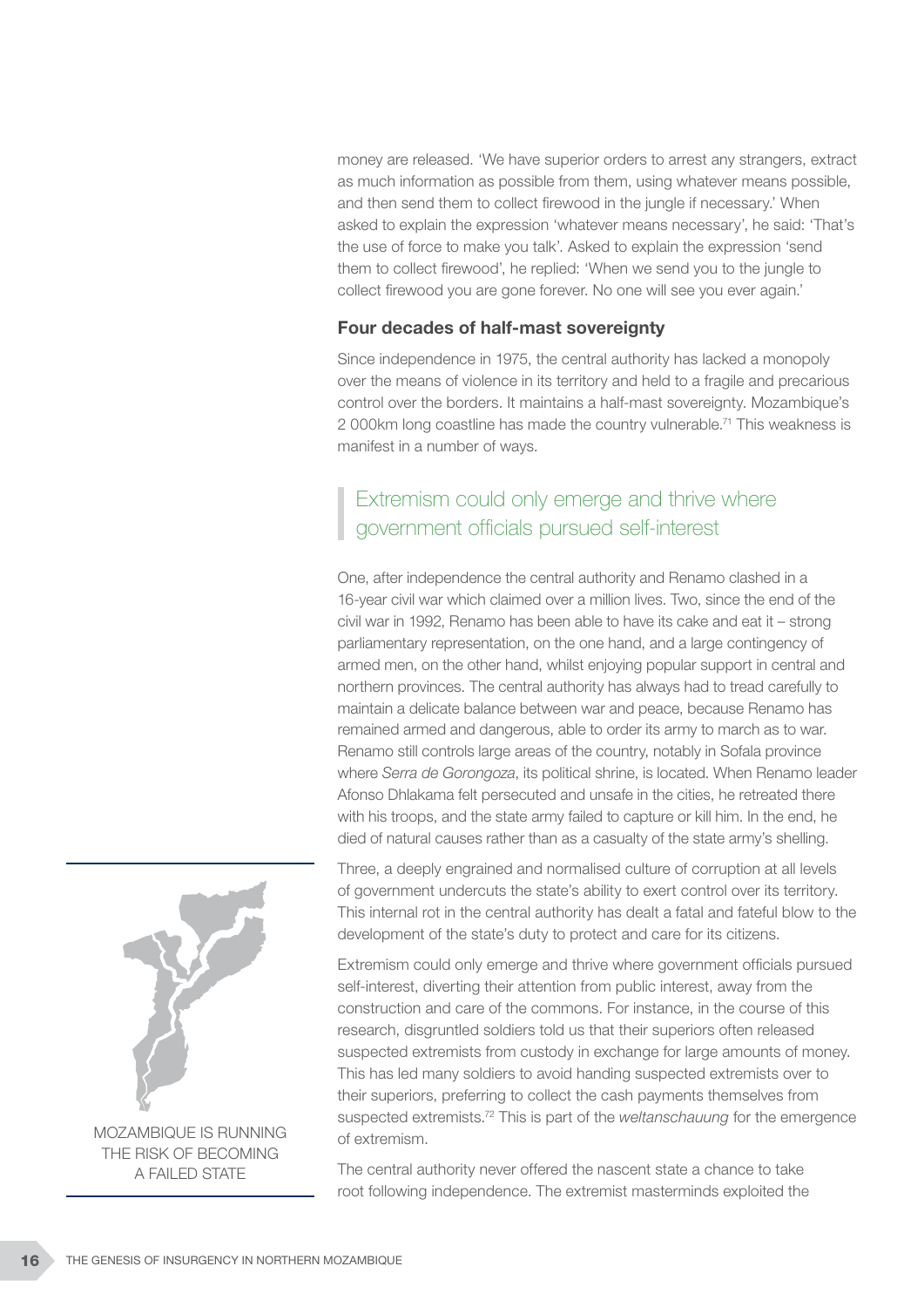ineptitude of the central authority, occupied this sociopolitical vacuum in the national space and mobilised the reserve army of uneducated, unemployed and unemployable youths which the central authority had unwittingly built through exclusion. With their indoctrination and brainwashing techniques, the masterminds turned this army of the wretched against the central authority. The central authority is now scrambling to control this tide, making damaging mistakes, and Mozambique is running the risk of becoming a failed state.

### Conclusion

The ongoing attacks in the northern districts of Mozambique's Cabo Delgado province had their origins in Mocímboa da Praia districts. The Muslim residents, including Islamic religious leaders, in Mocímboa da Praia maintain that signs of the radicalisation of young people appeared in their communities in 2014. According to them, government authorities were informed of the growing assimilation and practice of strange doctrines in certain places of worship; however, nothing was done until the rude awakening in the early hours of 5 October 2017.

The public's attention has hitherto been focused on at the attacks in northern Cabo Delgado. However, the first known attack in Cabo Delgado occurred two months after a similar attack in Mogovolas district in Nampula province. While to our knowledge the government has not publicly claimed there is a link between the Cabo Delgado and Nampula attacks, we cannot dismiss the possibility of such a link.

# If the history of Mozambique's governance and leadership mean anything, the province is poised to grow in poverty, misery and strife

The government has responded with a heavy military presence, including an intelligence service that has penetrated communities, creating an atmosphere of fear. Hundreds of people, including women and their children, have been arrested and can be found in jails in Pemba. Researchers and journalists are not allowed into the conflict zone, and when found in these areas they are arrested and detained. Human rights organisations have pointed to human rights violations by security forces. Soldiers alluded to the violent treatment meted out to suspects.

The economic and social conditions of the province of Cabo Delgado are among reasons for the emergence of malcontents and deviants. After decades of exclusion and neglect by the government, the province ranks at the bottom in most social indicators – e.g., illiteracy, unemployment, unemployability, poor housing conditions, high rates of child marriages, large families, limited access to safe drinking water, poor sanitation, lack of infrastructure, lack of or poor social services, among others.

If the history of Mozambique's governance and leadership mean anything, the province is poised to grow in poverty, misery and strife, never mind the



THE ATTACKS IN NAMPULA AND CABO DELGADO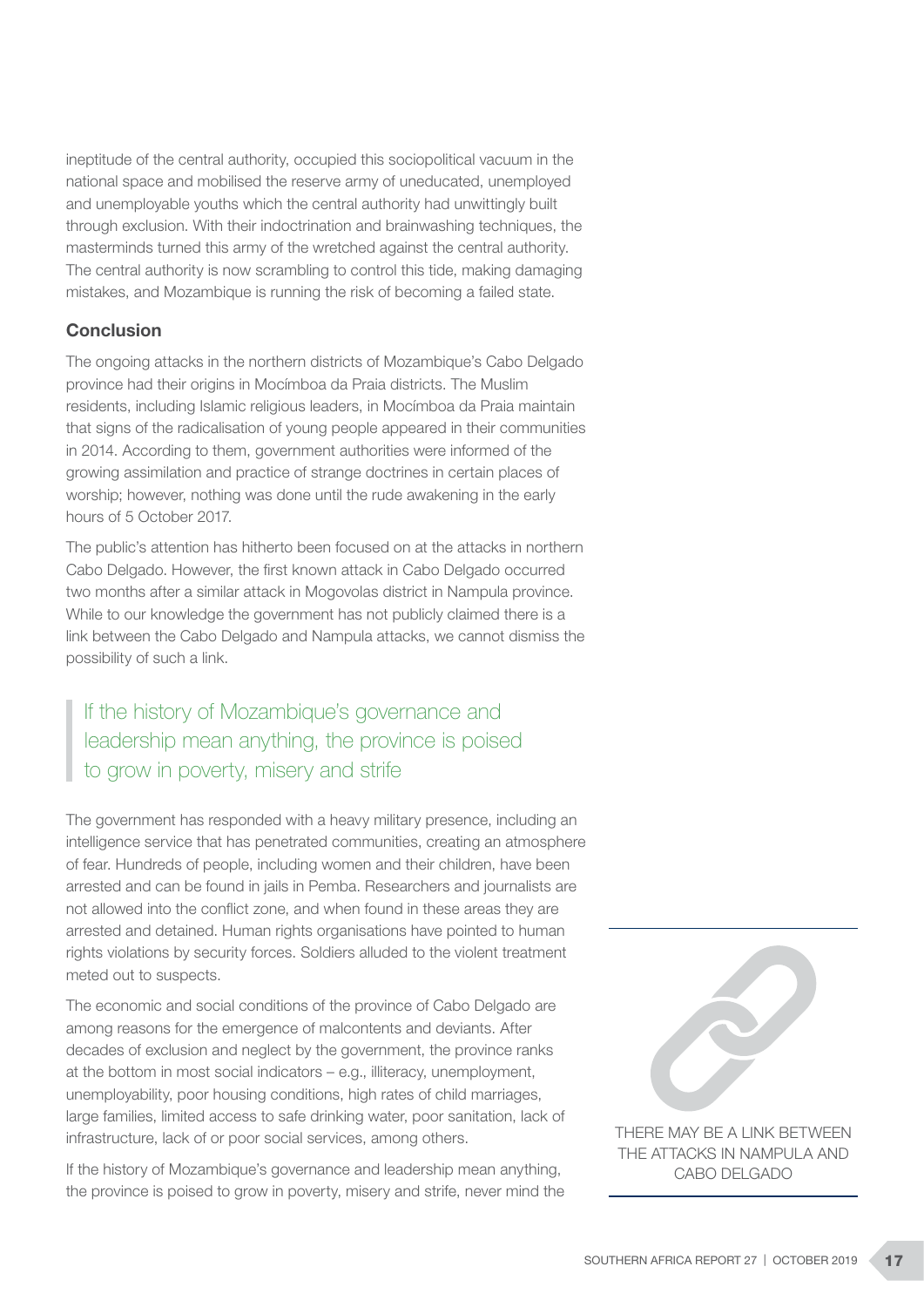large deposits of mineral resources. If anything, these material conditions are bound to stimulate, rather than attenuate, discontent, bitterness, wretchedness, and extremism.

In the four decades of the country's independence, the central authority has not enjoyed a monopoly over taxation and the use of the means of violence. For all the claims of complete and total independence, the central authority has always maintained half-mast sovereignty, with weak control over its borders and ocean. Such weakness and vulnerability offer competitive advantages for internal and external insurgents with nefarious intentions.

#### Recommendations

- 1. A lasting solution to the extremist violence in Cabo Delgado cannot be brought about by hard power and military might. There is a need for soft power whereby the government addresses regional asymmetries which could be part of the complex of motivations for extremism. The government of Mozambique should consider the following recommendations:
	- Cabo Delgado needs extensive and intensive investment in infrastructure – roads, bridges, telecommunications, transportation – so that people can freely move and trade their goods and become integrated with the rest of the county;
	- Cabo Delgado has one of the highest rates of illiteracy in the country which reproduces and sustains economic, social and political exclusion, and as a result, large numbers of young people are not only unemployed but also unemployable. The province needs extensive and intensive investment in education to ensure that young people have the skills required in the booming extractives industry;
	- Cabo Delgado runs the risk of becoming dependent on resource extraction, which may result in economic growth without employment and expose the province to the volatility of commodity prices in the international market. The territory must diversify its economy as early as possible before the dependence on extraction and export of natural resources kicks in. A diversified provincial economy – for example, one which develops its agricultural potential – has a higher capacity to employ and feed more people.
	- In Cabo Delgado, the emergence of the extractives industry appears to have brought discontent due to the government's methods of land tenure transfer from local communities to mining companies. Often, the government transfers the rights to land use from local communities without any human rights considerations, without the free, prior and informed consent of local communities – the economic, social and cultural rights of local communities are rarely considered. The government must adopt a human rights-centred and driven development of the extractives industry in the province.
- 2. The government appears to have introduced an extrajudicial state of emergence which permits lawlessness in which security forces violate



AFTER DECADES OF EXCLUSION AND GOVERNMENT NEGLECT, CABO DELGADO RANKS AT THE BOTTOM IN MOST SOCIAL INDICATORS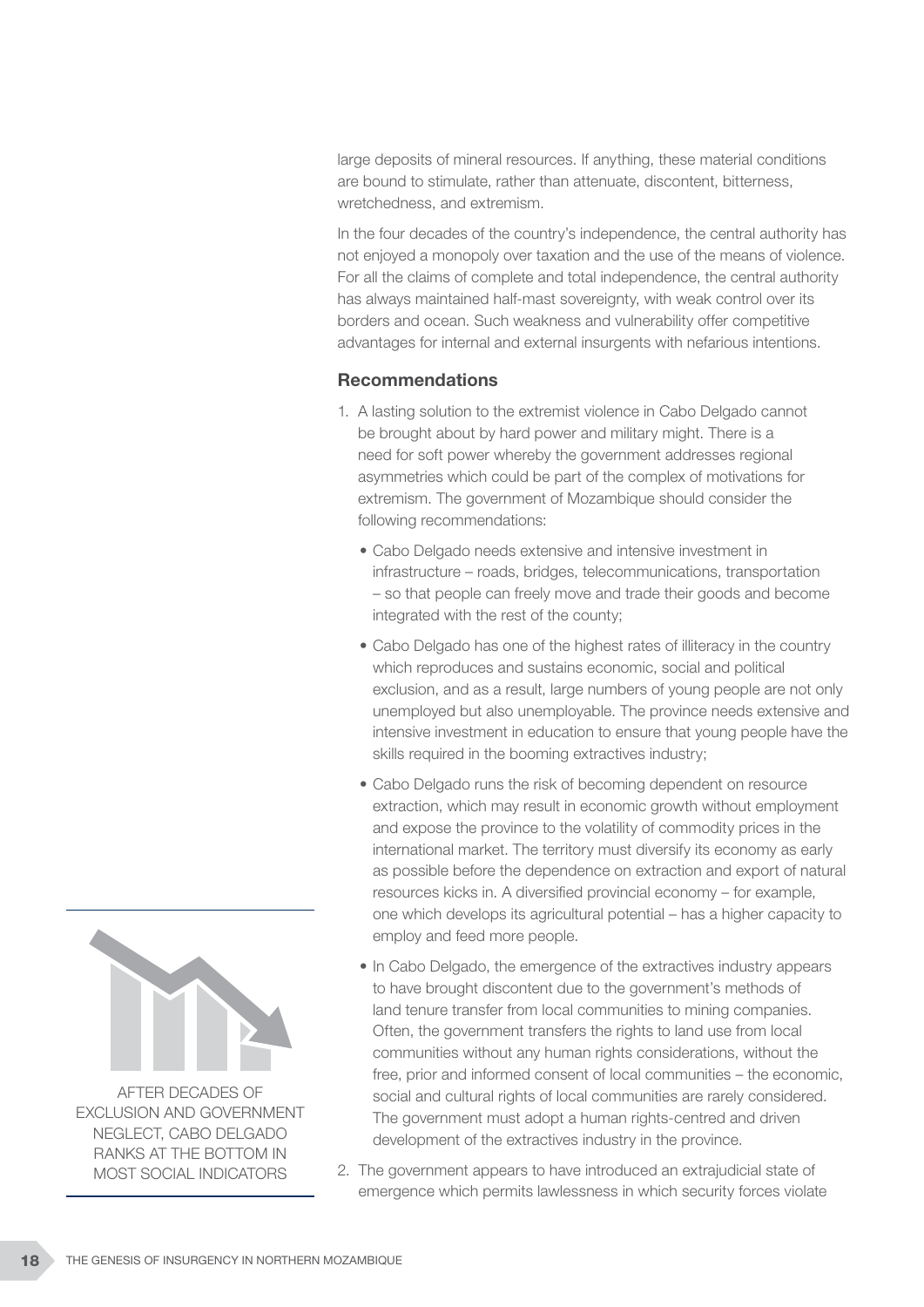human rights – arbitrary arrests and detentions, torture and extrajudicial killings, harassment and intimidation of local residents – with impunity. Army officials have become their own lords. Therefore:

- The president must declare a state of emergency so that security forces can act within the parameters of the Constitution of the Republic of Mozambique and the rule of law.
- The government must investigate all the allegations of human rights violations and bring to justice any members of the security forces found guilty, and pay fair reparations to all those who suffered damages.
- The growing humanitarian crisis in the northern districts must inform the declaration of the state of emergency, calling upon the international community to provide the necessary humanitarian assistance.

The government has deliberately kept Mozambicans in the dark about the regressive situation in Cabo Delgado

3. While the right to information and a free press is enshrined in the Constitution of the Republic of Mozambique, the government has deliberately kept Mozambicans in the dark about the regressive

situation in Cabo Delgado. Information about the violent conflict between the security forces and the extremist groups could benefit the populations directly affected. Research shows that, in conflict situations, information enables people to make informed decisions that may save their lives. Therefore:

- The government should immediately lift the illegal ban on movements of journalists, researchers and civil society representatives in the region and should allow unfettered media coverage of the conflict.
- 4. There are indications that the emergence of violent extremism in Cabo Delgado was mediated through transnational networks of extreme deviance. It makes no sense for fragile states to cling to outdated notions of national sovereignty and non-interference. The growth of global criminal and terrorist networks means that a threat to national security in any country is a threat to national security in all countries in the region. Therefore:
	- Southern African member states should approach threats to national security as threats to regional security. The Southern African Development Community), the East African Community and the African Union should develop and implement, in a coordinated way, policy for the prevention of extremist violence in the region.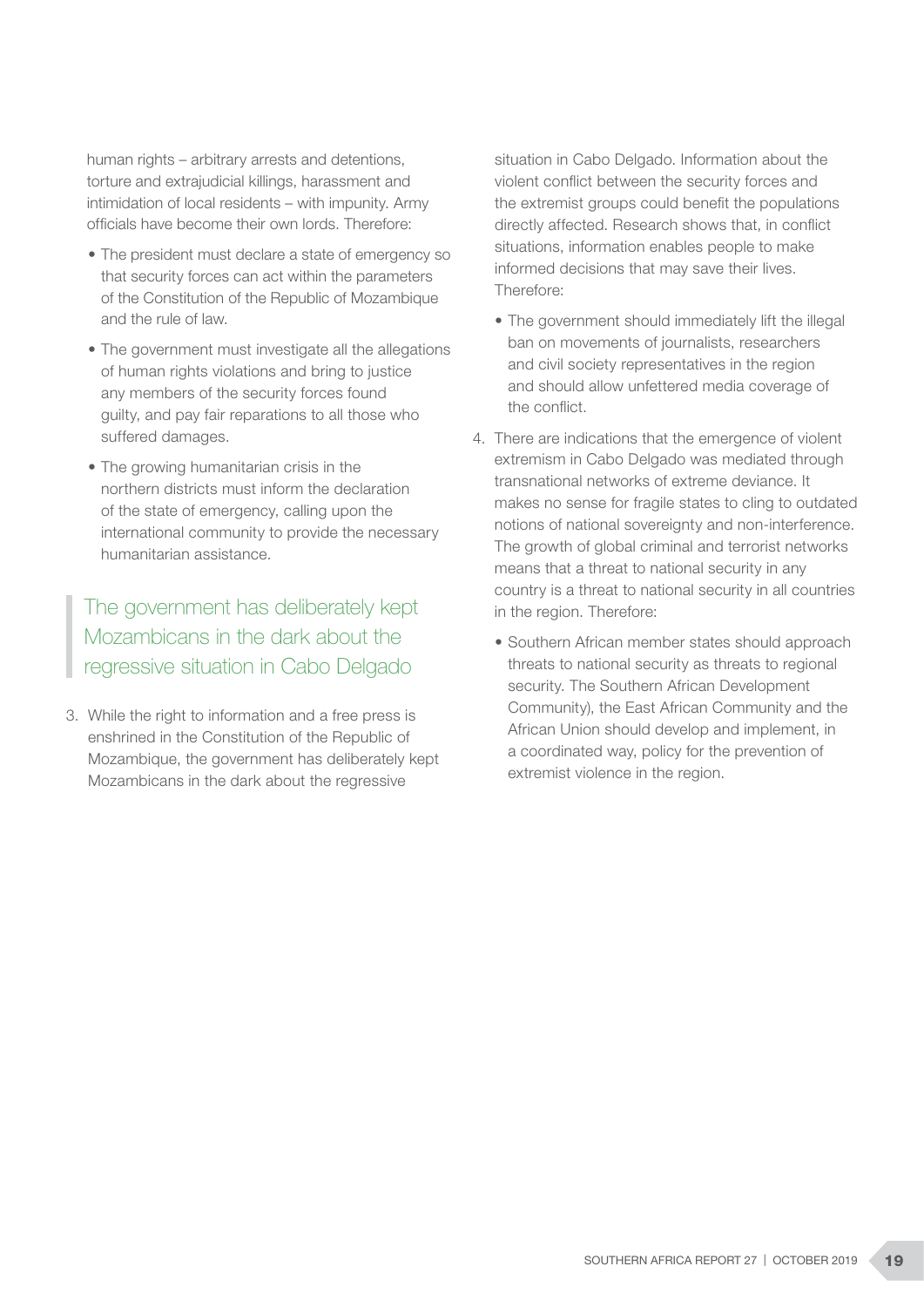### **Notes**

- 1 We do not claim this to be the first attack – more on this later in the report.
- 2 Agencia Lusa, Norte de Moçambique alvo de insurgentes com visão radical do Islão, diz líder muçulmano, *Deutsche Welle,* 11 October 2017, www.dw.com/pt-002/norte-demo%C3%A7ambique-alvo-deinsurgentes-com-vis%C3%A3o-radicaldo-isl%C3%A3o-diz-l%C3%ADdermu%C3%A7ulmano/a-40910044
- 3 Nádia Issufo, Encerramento de mesquitas em Moçambique: Reação ajustada ou exagerada? *Deutsche Welle,* 22 November 2017, www. dw.com/pt-002/encerramento-demesquitas-em-mo%C3%A7ambiquerea%C3%A7%C3%A3o-ajustada-ouexagerada/a-41489354
- 4 Polícia moçambicana deteve 52 suspeitos de ligação a grupo que atacou autoridades no norte do país, *Diario de Noticias,* 10 October 2017, www.dn.pt/lusa/interior/ policia-mocambicana-deteve-52 suspeitos-de-ligacao-a-grupo-queatacou-autoridades-no-norte-dopais-8832410.html
- 5 AFP, Agencia Lusa*,* Moçambique: Mocímboa da Praia foi palco de novo ataque, *Deutsche Welle,* 6 December 2017, www.dw.com/ pt-002/mo%C3%A7ambiquemoc%C3%ADmboa-da-praia-foipalco-de-novo-ataque/a-41667967
- 6 Carta de Mocambique, Comissao de Direitos Humanos pede estado de emergencia em Cabo Delgado, 04 March 2019, https://cartamz.com/ index.php/sociedade/item/1191 comissao-de-direitos-humanos-pedeestado-de-emergencia-em-cabodelgado
- 7 Ibid.
- 8 HRW, Mozambique: Events of 2018, January 2019, www.hrw.org/ world-report/2019/country-chapters/ mozambique#
- 9 Mocímboa da Praia: Homens armados voltam a atacar aldeia Chitolo, *Radio Mocambique,* 14 March 2018, www. rm.co.mz/rm.co.mz/index.php/ component/k2/item/257-mocimboada-praia-homens-armados-voltam-aatacar-aldeia-chitolo.html
- 10 'Al Shabaab' moçambicano continuar[sic] aterrorizar Cabo

Delgado, *A Verdade*, 31 July 2018, www.verdade.co.mz/newsflash/66439 al-shabaab-mocambicano-continuaraterrorizar-cabo-delgado

- 11 While we started this report with the attack in October 2017 in Mocímboa da Praia, we did not claim this to be the first attack. Our decision was to start narrating the story with that attack simply because it has been highly publicised. Here, as we are presenting the chronology of the attacks, we are saying the October attack in Mocímboa da Praia was not the first. In our view, the August attack in Mogovolas marks the beginning of the attacks.
- 12 Homens armados atacam Comando da PRM em Mogovolas, *Jornal Noticias,* 28 August 2017, www. jornalnoticias.co.mz/index.php/ politica/70854-homens-armadosatacam-comando-da-prm-emmogovolas.html. Sitoi Lutxeque, Agressores tentam roubar armas de comando policial em Nampula, *Deutsche Welle*, 28 August 2017, www. dw.com/pt-002/agressores-tentamroubar-armas-de-comando-policialem-nampula/a-40273643
- 13 The extremist group is locally known as al-Shabaab. During our detention, the armed men accused our driver of being part of al-Shabaab. The Mozambican media also uses the term al-Shabaab to describe the group. Local sources, including Islamic clerics, claim that the attackers shouted *al-Shabaab!* during their first attack in Mocímboa da Praia. Mozambican authorities and media also use the term 'insurgents' to describe the group. In this report we use the term 'extremist' because of the unusual inhuman cruelty with which they kill their victims – beheading and dismemberment.
- 14 Raquel Loureiro and Antonio Cascais, Ataque em Mocímboa da Praia terá sido 'caso isolado', *Deutsche Welle,*  16 October 2017, www.dw.com/pt-002/ataque-em-moc%C3%ADmboada-praia-ter%C3%A1-sido-casoisolado/a-40977442
- 15 See Francisco Mandlate, Jovens radicais sonham com califado em Mocímboa da Praia, *O Pais*, 9 October 2017, http://opais.sapo.mz/jovensradicais-sonham-com-califado-em-Mocímboa-da-praia-
- 16 Moçambicanos de Mocímboa da Praia devem denunciar atacantes, *Jornal de Notícias*, 9 October 2017, www.jn.pt/ mundo/interior/mocambicanos-democímboa-da-praia-devem-denunciaratacantes-8829156.html
- 17 Three reported major attacks' in this paragraph bears no relation to 'clashed regularly'. 'Three major attacks' refers to the extremists' major assault on government establishments and villages. 'Clashed regularly' refers to battles between government forces and the extremists as the two sides pursued each other after 5 October. We elaborate on this in the following paragraph. In any case, an attack is one too many in this context, and three major attacks from October to December can be construed as regular events, given their unusual nature.
- 18 Joseph Hanlon, Alleged Islamist base shelled near Mocímboa da Praia, *Club of Mozambique,* 8 January 2018, https://clubofmozambique.com/news/ alleged-islamist-base-shelled-nearmocímboa-da-praia-by-joseph-hanlon
- 19 Director da UIR assassinado em Mocímboa da Praia, *O Pais,* 19 December 2017, http://opais.sapo. mz/director-da-uir-assassinado-emmocímboa-da-praia)
- 20 Our mission was not to conduct an investigation into human rights violations, although the report would have provided an added service to humanity had we been presented with the mass grave evidence. Our mission was to seek to understand the political, economic and social state of affairs of the area in relation to the attacks.
- 21 Carta de Mocambique, Comissao de Direitos Humanos pede estado de emergência em Cabo Delgado, 04 March 2019, https://cartamz.com/ index.php/sociedade/item/1191 comissao-de-direitos-humanos-pedeestado-de-emergencia-em-cabodelgado
- 22 HRW, Mozambique: Security Forces Abusing Suspected Extremists, 4 December 2018, www.hrw.org/ news/2018/12/04/mozambique-securityforces-abusing-suspected-extremists

#### 23 Ibid.

24 Por medo, há quem deixe de dormir em casa. Relatos da insegurança a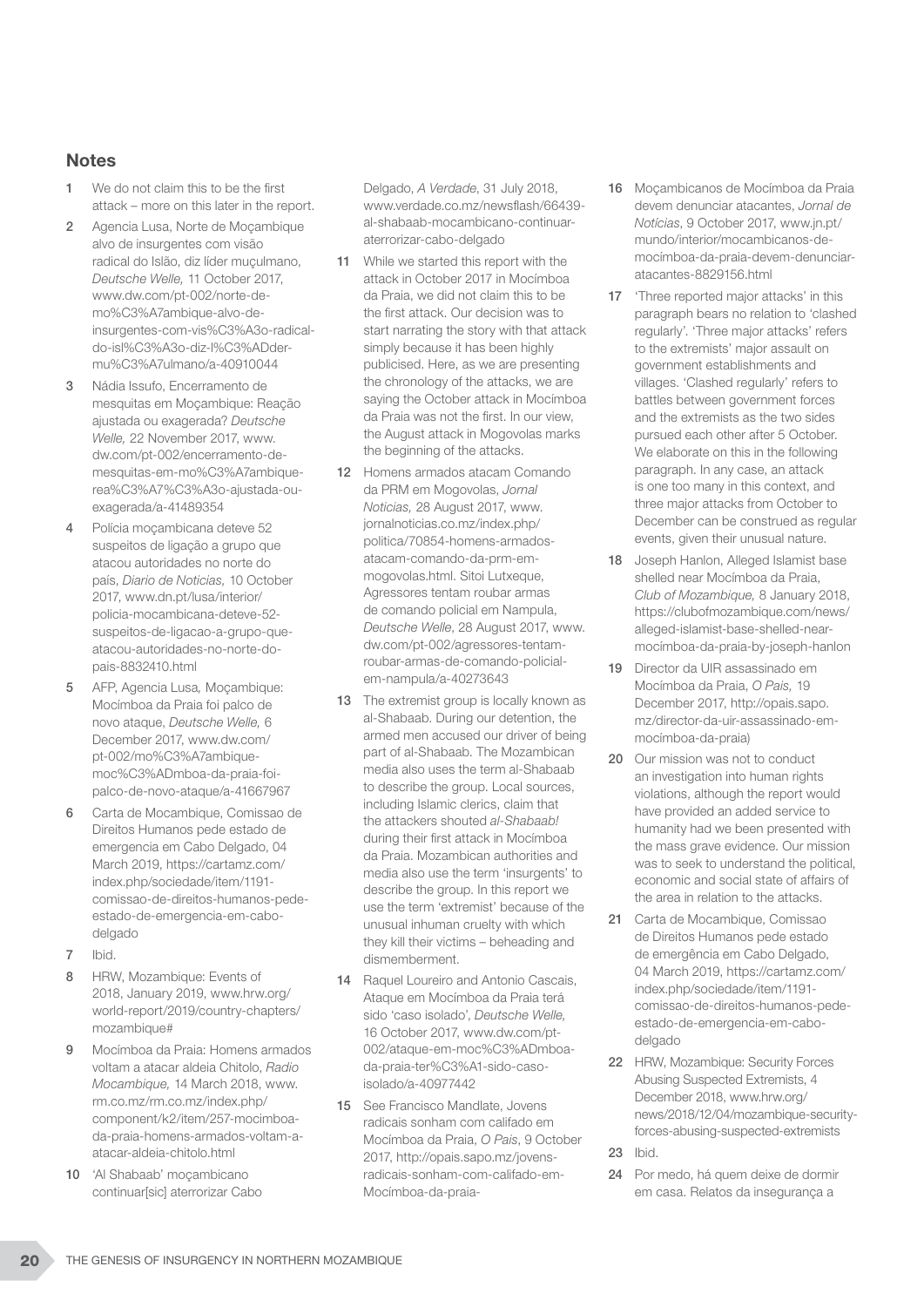norte de Moçambique, *TSF Radio Noticias,* 16 November 2018, www. tsf.pt/internacional/lusofonia/interior/ por-medo-ha-quem-deixe-de-dormirem-casa-relatos-de-violencia-a-nortede-mocambique-10186642.html

- 25 Joseph Hanlon, Mozambique news reports and clippings 424, 10 December 2018, www.open.ac.uk/ technology/mozambique
- 26 Ibid.
- 27 Ibid.
- 28 Ibid.
- 29 Director da UIR assassinado em Mocímboa da Praia, *O Pais*, 19 December 2017, http://opais.sapo. mz/director-da-uir-assassinado-emmocímboa-da-praia
- 30 Aderito Caldeira, Dez pessoas decapitadas em Cabo Delgado pelo Al Shabaab moçambicano, *A Verdade*, 29 May 2019, www.verdade. co.mz/nacional/65885-dez-pessoasdecapitadas-em-cabo-delgadopelo-al-shabaab-mocambicano. Lionel Matias, Continua perseguição de suspeitos de ataque no norte de Moçambique, *Deutsch Welle,* 29 May 2018, www.dw.com/pt-002/continuapersegui%C3%A7%C3%A3o-desuspeitos-de-ataque-no-norte-demo%C3%A7ambique/a-43986297
- 31 Doze mortos no norte de Moçambique em ataque atribuído a radicais islâmicos, *SIC Noticias*, November 2018, https://sicnoticias.sapo.pt/ mundo/2018-11-25-Doze-mortos-nonorte-de-Mocambique-em-ataqueatribuido-a-radicais-islamicos
- 32 Sete pessoas mortas em ataque a uma viatura em Cabo Delgado, *O Pais,*  7 January 2019, http://opais.sapo.mz/ sete-pessoas-mortas-em-ataque-auma-viatura-em-cabo-delgado.
- 33 Ivo Garido, Interviews in Pemba, December 2018.
- 34 Sheik 3, Interviews in Mocímboa da Praia, December 2018. Other town residents interviewed a few days after the attack confirmed these declarations – see Francisco Mandlate, Jovens radicais sonham com califado em Mocímboa da Praia, *O Pais,* 9 October 2017, http://opais.sapo.mz/ jovens-radicais-sonham-com-califadoem-Mocímboa-da-praia-
- 35 Sheik 1, Interviews in Mocímboa da Praia, December 2018.
- 36 Ibid.
- 37 Sheik 2, Interviews in Mocímboa da Praia, December 2018
- 38 Sheik 3, Interviews in Mocímboa da Praia, December 2018.
- 39 Ibid.
- 40 Sheik 2, Interviews in Mocímboa da Praia, December 2018.
- 41 Sheik 3, Interviews in Mocímboa da Praia, December 2018.
- 42 Sheik 1, Interviews in Mocímboa da Praia, 2018.
- 43 André Baptista, Tribunal duplica audiências no julgamento de suspeitos atacantes em Cabo Delgado, *Voice of America*, 15 October 2018, www. voaportugues.com/a/tribunal-duplicaaudi%C3%AAncias-no-julgamentode-suspeitos-atacantes-em-cabodelgado/4614403.html
- 44 Tanzania arrests 104 people for plotting 'radical camps' in Mozambique, *Reuters*, 21 October 2018, https:// af.reuters.com/article/africaTech/ idAFKCN1MV07H-OZATP
- 45 Dar, Maputo sign crime-curbing pact, *Daily News*, 16 January 2018, www. dailynews.co.tz/news/dar-maputosign-crime-curbing-pact.aspx
- 46 Azory Gwanda, Tanzania: Militiaman shot dead on eve of IGP visit to Rufiji, *The Citizen*, 7 June 2017, www. thecitizen.co.tz/News/Militiamanshot-dead-on-eve-of-IGP-visit-to-Rufiji/1840340-3959028-format-xhtmlfu77uk/index.html
- 47 Situation in northern Mozambique continues to deteriorate, *Club of Mozambique*, 21 January 2019, https://clubofmozambique.com/news/ situation-in-northern-mozambiquecontinues-to-deteriorate
- 48 We do not claiming that poverty always means marginalization. It is our view that poverty in Cabo Delgado is a symptom of maginalization. One must bear in mind that the Makonde, who only make up 22% of the province's population, are not the only ethnic group in Cabo Delgado. There are other tribes in the province who constitute the majority. The Makonde military generals within Frelimo have not been able to translate their establishment position in the party in political, economic and social inclusion of their province. Leveraging this advantage to benefit the province

was never a priority. The priority seems to have always been using their established position in the ruling party for personal renrichment.

- 49 Local civil society representative who preferred to remain anonymous, December 2018.
- 50 Paula Mawar and Omardine Omar, Julio Parruque: O governador censura para seconder a insurgencia em Cabod Delgado!, *Carta de Mocambique*, 13 March 2019, www.cartamz.com/ index.php/politica/item/1284-julioparruque-o-governador-que-usa-acensura-para-esconder-a-insurgenciaem-cabo-delgado
- 51 Interview with local civil society representative in Pemba who did not want to be named, December 2018.
- 52 Ataques armados provocam fome em Naunde, *O Pais*, 6 June 2018, http:// opais.sapo.mz/ataques-armadosprovocam-fome-em-naunde
- 53 Saide Abibe, Salvador Forquilha and Joao Fereira, Radicalização Islâmica no norte de Moçambique: O caso da Mocímboa da Praia, 2018, www.open.ac.uk/technology/ mozambique/sites/www.open.ac.uk. technology.mozambique/files/files/ Moci%CC%81mboa%20da%20Praia. pdf
- 54 Instituto Nacional de Estatistica (INE), Relatório final do inquérito ao orçamento familiar, December 2015.
- 55 Ibid.
- 56 Ibid.
- 57 Ibid.
- 58 Ibid.
- 59 Anthony Hodges, Child marriage and adolescent pregnancy in Mozambique: Policy brief. UNICEF, UNFPA and the National Coalition to Eliminate Child Marriage, 2015, www.unicef.org.mz/ wp-content/uploads/2015/07/EN\_ Moz\_Child\_Marriage\_aw-Low-Res.pdf

60 Ibid.

- 61 Mozambique: Youths demonstrate in Palma, Cabo Delgado, against alleged exclusion, *Club of Mozambique,* 24 May 2018, https:// clubofmozambique.com/news/ mozambique-youths-demonstrate-inpalma-against-alleged-exclusion
- 62 Interview with former minister in the government of Armando Guebuza, December 2018, Cabo Delgado.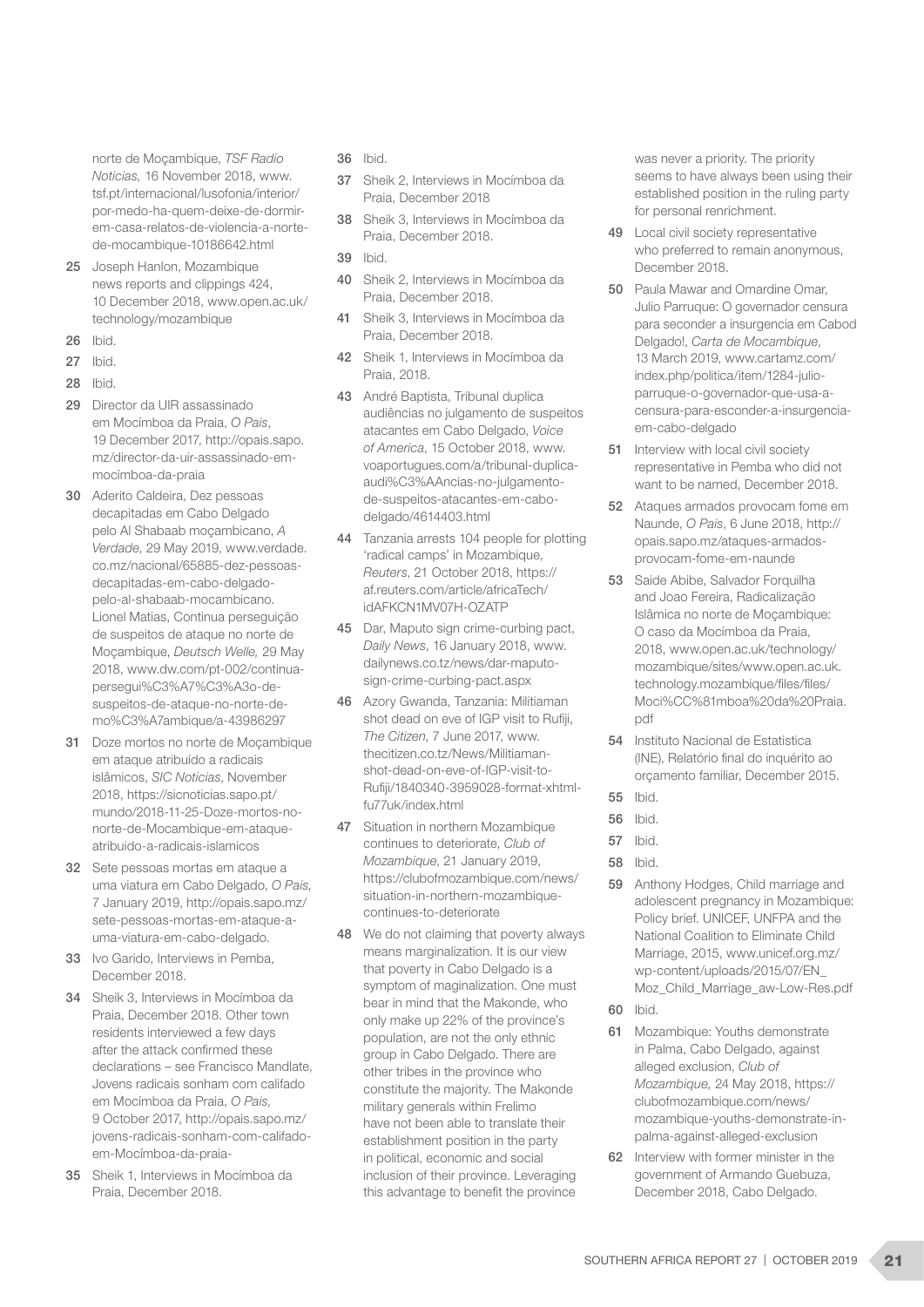- 63 Ibid. But see also Saide Abido, Mustafa Suale: Um alegado rosto da insurgencia, 10 December 2018, https://cartamz.com/index.php/ politica/item/356-mustafa-suale-umalegado-rosto-da-insurgencia
- 64 Ibid.
- 65 Agência Lusa, Comissão de Direitos Humanos pede estado de emergência em Cabo Delgado, *Deutsche Welle*, 4 March 2018, www. dw.com/pt-002/comiss%C3%A3ode-direitos-humanos-pede-estadode-emerg%C3%AAncia-em-cabodelgado/a-47760688
- 66 Amnesty International, Mozambique: Release journalist detained for documenting deadly attacks in Cabo Delgado, 9 January 2019, www. amnesty.org/en/latest/news/2019/01/ mozambique-release-journalistdetained-for-documenting-deadlyattacks-in-cabo-delgado. See also David Matsinhe and Camile Cortez, Rights violated ahead of polls in Mozambique, *Mail & Guardian,* 22 Feb 2019, https://mg.co.za/article/2019-02- 22-00-rights-violated-ahead-of-poll-inmozambique
- 67 Marcelo Mosse, Taxa de circulação

noturna em Palma: 50 Mts, January 2019, https://cartamz.com/index.php/ politica/item/776-taxa-de-circulacaonoturna-em-palma-50-mts

- 68 Emídio Beúla, Night curfew declared in Mocímboa da Praia, *Club of Mozambique,* 31 January 2019, https:// clubofmozambique.com/news/nightcurfew-declared-in-mocímboa-dapraia
- 69 Emídio Beúla, Flávio Menete diz que justiça moçambicana caiu no descrédito total, *O País*, 1 February 2019, http://opais.sapo.mz/flaviomenete-diz-que-justica-mocambicanacaiu-no-descredito-total.
- 70 Marcelo Mosse, Taxa de circulação noturna em Palma: 50 Mts, January 2019, https://cartamz.com/index.php/ politica/item/776-taxa-de-circulacaonoturna-em-palma-50-mts.
- 71 In their study *The heroin coast*, Simone Haysom, Peter Gastrow and Mark Shaw document how the drug trade flourishes in southern Africa due to Mozambique's uncontrolled coast. Drugs enter the African continent through the coast of Mozambique, then are trucked all the way down to South Africa, from where they

are shipped to Europe. Simone Haysom, Where terror capitalizes on corruption, *Global Initiative,* April 2018, https://globalinitiative.net/ northern-mozambique-where-terrorcapitalizes-on-corruption. Simone Haysom, Peter Gastrow and Mark Shaw, The heroin coast: A political economy along the eastern African seaboard, *Global Initiative*, 2018, https://globalinitiative.net/wp-content/ uploads/2018/07/2018-06-27-researchpaper-heroin-coast-pdf.pdf. See also Joseph Hanlon, The uberization of Mozambique's heroin trade, LSE International Development, Working Paper Series 2018, 2018, No.18-190.

72 One particularly bitter soldier in Mocímboa da Praia resented the fact that lower-ranking officers like himself suffered, sacrificed themselves and their families, fought unknown enemies and were paid peanuts, whereas their superiors collected large sums of many from suspected extremists. He showed us his payslip with a monthly salary of MZN7 500 (about US\$120). 'What can a man do with 7,500 meticais?' he asked rhetorically, adding: 'We risk our lives, sacrifice our families, and we have misery to show for it.'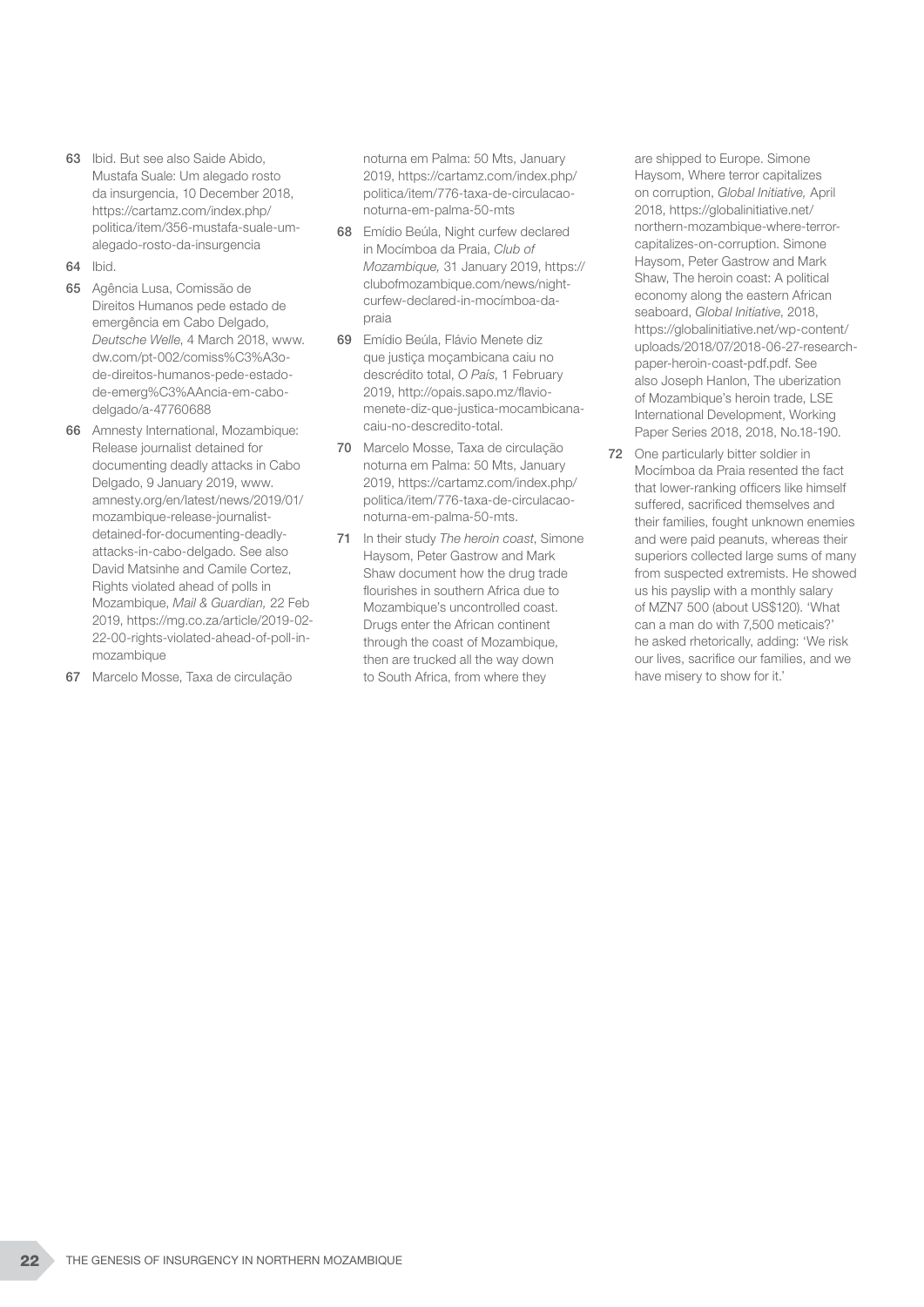

The Institute for Security Studies partners to build knowledge and skills that secure Africa's future

# Visit our website for the latest analysis, insight and news

www.issafrica.org



- Step 1 Go to www.issafrica.org
- Step 2 Go to bottom right of the ISS home page and provide your subscription details